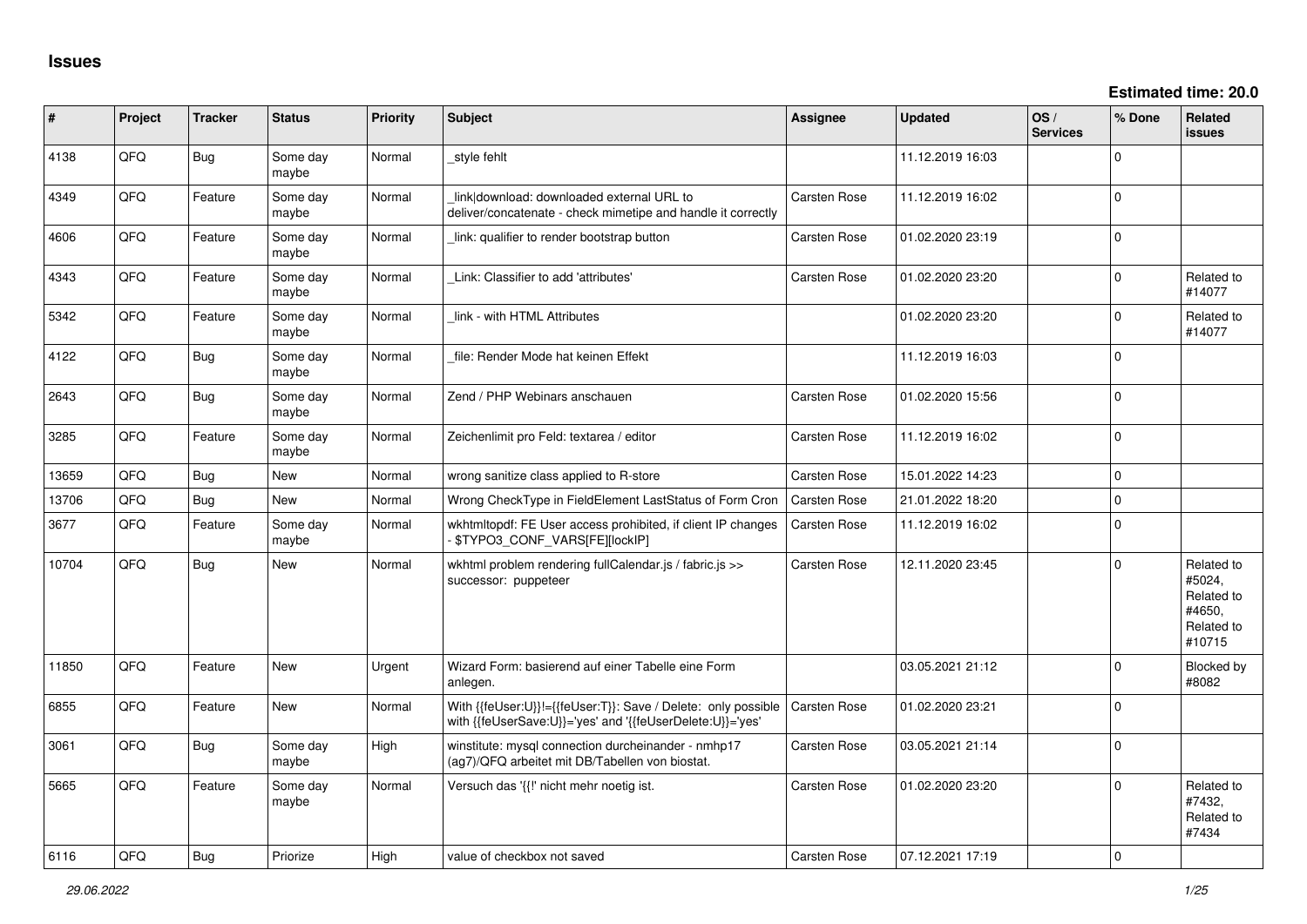| #     | Project | <b>Tracker</b> | <b>Status</b>     | <b>Priority</b> | <b>Subject</b>                                                                   | <b>Assignee</b> | <b>Updated</b>   | OS/<br><b>Services</b> | % Done      | Related<br><b>issues</b>                                               |
|-------|---------|----------------|-------------------|-----------------|----------------------------------------------------------------------------------|-----------------|------------------|------------------------|-------------|------------------------------------------------------------------------|
| 4652  | QFQ     | Feature        | Some day<br>maybe | Normal          | UZH CD: Weiterleitung auf benutzerdefinierte 403/404 Seite                       | Carsten Rose    | 01.02.2020 23:20 |                        | $\Omega$    |                                                                        |
| 13354 | QFQ     | Feature        | New               | Normal          | Using Websocket in QFQ                                                           | Carsten Rose    | 10.11.2021 15:47 |                        | $\mathbf 0$ |                                                                        |
| 5991  | QFQ     | Bug            | Some day<br>maybe | Normal          | URLs with ' ' or long parameter are problematic                                  | Carsten Rose    | 01.02.2020 23:19 |                        | $\Omega$    |                                                                        |
| 3332  | QFQ     | Feature        | Some day<br>maybe | Normal          | Uploads: Thumbnails, Details zum hochgeladenen File                              | Carsten Rose    | 11.12.2019 16:02 |                        | $\Omega$    | Related to<br>#3264,<br>Related to<br>#5333                            |
| 7119  | QFQ     | Feature        | New               | Normal          | Upload: scaleDownWidth, scaleDownHeight                                          | Carsten Rose    | 01.02.2020 23:21 |                        | $\mathbf 0$ |                                                                        |
| 7175  | QFQ     | Feature        | New               | Normal          | Upload: md5 hash as filename                                                     | Carsten Rose    | 01.02.2020 23:21 |                        | 0           |                                                                        |
| 5706  | QFQ     | Bug            | Some day<br>maybe | Normal          | upload: fileDestination needs to be sanatized                                    | Carsten Rose    | 01.02.2020 23:19 |                        | $\mathbf 0$ |                                                                        |
| 7850  | QFQ     | Feature        | New               | High            | Upload records: non 'pathFileName' column                                        | Carsten Rose    | 03.05.2021 21:14 |                        | $\mathbf 0$ |                                                                        |
| 6704  | QFQ     | Feature        | Some day<br>maybe | Normal          | Upload Mode: Bilder in Notizen rechts sollen aktuellen<br>Upload repräsentieren. |                 | 01.02.2020 23:19 |                        | $\Omega$    | Related to<br>#3264                                                    |
| 5305  | QFQ     | Bug            | <b>New</b>        | Normal          | Upload FormElement: nicht disabled by readonly Form                              | Carsten Rose    | 16.06.2021 13:43 |                        | $\Omega$    | Related to<br>#9347,<br>Related to<br>#9834                            |
| 10793 | QFQ     | Feature        | In Progress       | Normal          | <b>Update NPM Packages</b>                                                       | Carsten Rose    | 07.09.2021 13:25 |                        | 30          |                                                                        |
| 9947  | QFQ     | Bug            | Priorize          | Normal          | Unwanted error message if missing 'typeAheadSqlPrefetch'                         | Carsten Rose    | 01.02.2020 10:13 |                        | $\mathbf 0$ |                                                                        |
| 4197  | QFQ     | Feature        | Some day<br>maybe | Normal          | Unit Test fuer JSON Stream von QuickFormQuery.php ><br>doForm()                  | Carsten Rose    | 11.12.2019 16:03 |                        | $\mathbf 0$ |                                                                        |
| 13943 | QFQ     | Bug            | Priorize          | Normal          | unable to find formgroup                                                         | Enis Nuredini   | 28.05.2022 11:03 |                        | $\mathbf 0$ |                                                                        |
| 10661 | QFQ     | Bug            | In Progress       | Normal          | Typo3 Warnungen                                                                  | Carsten Rose    | 07.09.2021 13:23 |                        | $\Omega$    | Related to<br>#12440                                                   |
| 11320 | QFQ     | Feature        | Priorize          | Normal          | Typo3 Version 10 support                                                         | Carsten Rose    | 05.05.2021 22:09 |                        | $\mathbf 0$ |                                                                        |
| 12440 | QFQ     | Feature        | In Progress       | Normal          | Typo3 V10 upgrade (durchfuehren und testen)                                      | Carsten Rose    | 21.03.2022 09:53 |                        | 50          | Related to<br>#12357,<br>Related to<br>#12067,<br>Related to<br>#10661 |
| 7219  | QFG     | Bug            | New               | Normal          | typeSheadSql / typeAheadSqlPrefetch: change to curly<br>braces                   | Carsten Rose    | 01.02.2020 23:21 |                        | $\mathbf 0$ |                                                                        |
| 10588 | QFO     | Bug            | New               | Normal          | typeahed Tag: Doku anpassen                                                      | Carsten Rose    | 12.11.2020 23:45 |                        | $\mathbf 0$ |                                                                        |
| 9077  | QFQ     | <b>Bug</b>     | New               | Normal          | typeAheadSql: report broken SQL                                                  | Carsten Rose    | 01.02.2020 23:22 |                        | 0           |                                                                        |
| 9221  | QFG     | Feature        | New               | Normal          | typeAhead: Zeichenlimite ausschalten                                             | Carsten Rose    | 08.05.2021 17:06 |                        | $\mathbf 0$ |                                                                        |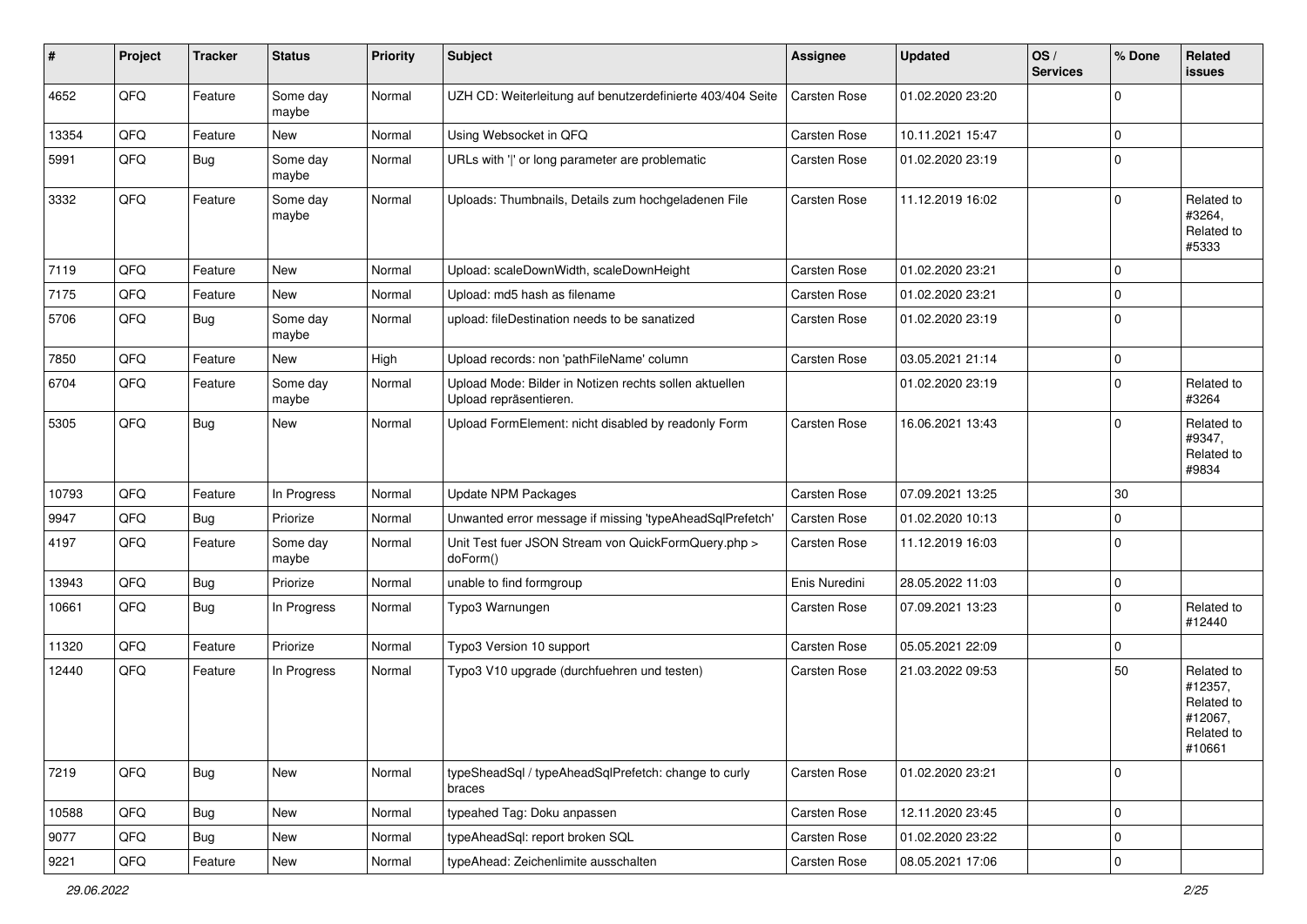| ∦     | Project | <b>Tracker</b> | <b>Status</b>     | <b>Priority</b> | <b>Subject</b>                                                                                                                                           | <b>Assignee</b>     | <b>Updated</b>   | OS/<br><b>Services</b> | % Done      | Related<br><b>issues</b>                    |
|-------|---------|----------------|-------------------|-----------------|----------------------------------------------------------------------------------------------------------------------------------------------------------|---------------------|------------------|------------------------|-------------|---------------------------------------------|
| 10116 | QFQ     | Feature        | Some day<br>maybe | Normal          | TypeAhead: Tag - show inside 'input' element                                                                                                             | Carsten Rose        | 16.09.2021 15:09 |                        | $\Omega$    |                                             |
| 10115 | QFQ     | Feature        | New               | Normal          | TypeAhead: static list                                                                                                                                   | Carsten Rose        | 26.02.2020 16:42 |                        | 100         |                                             |
| 4018  | QFQ     | Feature        | Some day<br>maybe | Normal          | typeahead: solve problem with potential long query<br>parameter                                                                                          | Carsten Rose        | 11.12.2019 16:03 |                        | $\Omega$    |                                             |
| 4457  | QFQ     | Bug            | Priorize          | Normal          | typeahead: pressing return to select an item, saves the form<br>and closes the form.                                                                     | Benjamin Baer       | 03.01.2022 08:01 |                        | $\Omega$    | Related to<br>#4398                         |
| 4398  | QFQ     | Bug            | Some day<br>maybe | Normal          | Typeahead: mouse click in a prefilled input opens a single<br>item dropdown with the current value - click on it seems to<br>set the value, not the key. | Benjamin Baer       | 01.02.2020 23:20 |                        | $\Omega$    | Related to<br>#4457                         |
| 10640 | QFQ     | Bug            | <b>New</b>        | High            | TypeAhead Tag: FE editierbar trotz readOnly                                                                                                              | <b>Carsten Rose</b> | 03.05.2021 21:12 |                        | $\mathbf 0$ |                                             |
| 5805  | QFQ     | Feature        | Some day<br>maybe | Normal          | TypeAHead SQL value instead of key stored                                                                                                                |                     | 01.02.2020 23:19 |                        | $\Omega$    | Related to<br>#5444                         |
| 3895  | QFQ     | Bug            | Some day<br>maybe | Normal          | typeahead pedantic: on lehrkredit Idap webpass - if only one<br>person is in dropdown, such person can't be selected                                     | <b>Carsten Rose</b> | 11.12.2019 16:03 |                        | $\mathbf 0$ |                                             |
| 5894  | QFQ     | Feature        | Feedback          | Normal          | Typeahead in Report: show/hide rows dynamically                                                                                                          | Carsten Rose        | 18.02.2022 08:50 |                        | $\Omega$    | Related to<br>#5893,<br>Related to<br>#5885 |
| 5895  | QFQ     | Feature        | Some day<br>maybe | Normal          | Tutorial: List of all QFQ Features                                                                                                                       |                     | 01.02.2020 23:19 |                        | $\Omega$    |                                             |
| 12400 | QFQ     | Feature        | <b>New</b>        | Normal          | Tutorial ist in QFQ Doku, Wird in der Suche gefunden, es<br>gibt aber kein Menupunkt - Inhalt ueberpruefen                                               | Carsten Rose        | 03.05.2021 20:45 |                        | $\Omega$    |                                             |
| 12187 | QFQ     | Bug            | <b>New</b>        | Normal          | Trigger FormAsFile() via Report: probably problem with multi<br>DB setup                                                                                 | Carsten Rose        | 20.03.2021 21:20 |                        | $\Omega$    |                                             |
| 8044  | QFQ     | Feature        | Priorize          | Normal          | Transaction: a) Form, b) Report                                                                                                                          | Carsten Rose        | 05.05.2021 22:14 |                        | $\Omega$    | Related to<br>#8043                         |
| 9968  | QFQ     | Feature        | Priorize          | Normal          | Tooltip in Links for Developer                                                                                                                           | Carsten Rose        | 01.02.2020 23:17 |                        | $\Omega$    |                                             |
| 7456  | QFQ     | Bug            | Some day<br>maybe | Low             | Todos in Code: solve or make ticket                                                                                                                      | Carsten Rose        | 16.09.2021 15:10 |                        | $\Omega$    |                                             |
| 12664 | QFQ     | Feature        | <b>New</b>        | Normal          | TinyMCE: report/remove malicous HTML/JS Code                                                                                                             | Carsten Rose        | 19.03.2022 17:47 |                        | $\Omega$    | Related to<br>#14320                        |
| 12632 | QFQ     | Feature        | <b>New</b>        | Normal          | TinyMCE: Prepare CSS classes for images                                                                                                                  | <b>Carsten Rose</b> | 04.06.2021 14:35 |                        | 100         | Blocked by<br>#12186                        |
| 7239  | QFG     | Feature        | New               | Normal          | TinyMCE: html tag whitelist                                                                                                                              | Carsten Rose        | 01.02.2020 23:21 |                        | $\Omega$    | Related to<br>#14320                        |
| 12439 | QFQ     | Feature        | In Progress       | Normal          | TinyMCE Paste from Word & Character Count/Limit                                                                                                          | Carsten Rose        | 05.05.2021 22:15 |                        | 0           |                                             |
| 12186 | QFQ     | Feature        | New               | High            | TinyMCE Config für Objekte                                                                                                                               | Carsten Rose        | 07.12.2021 17:19 |                        | 0           | <b>Blocks</b><br>#12632                     |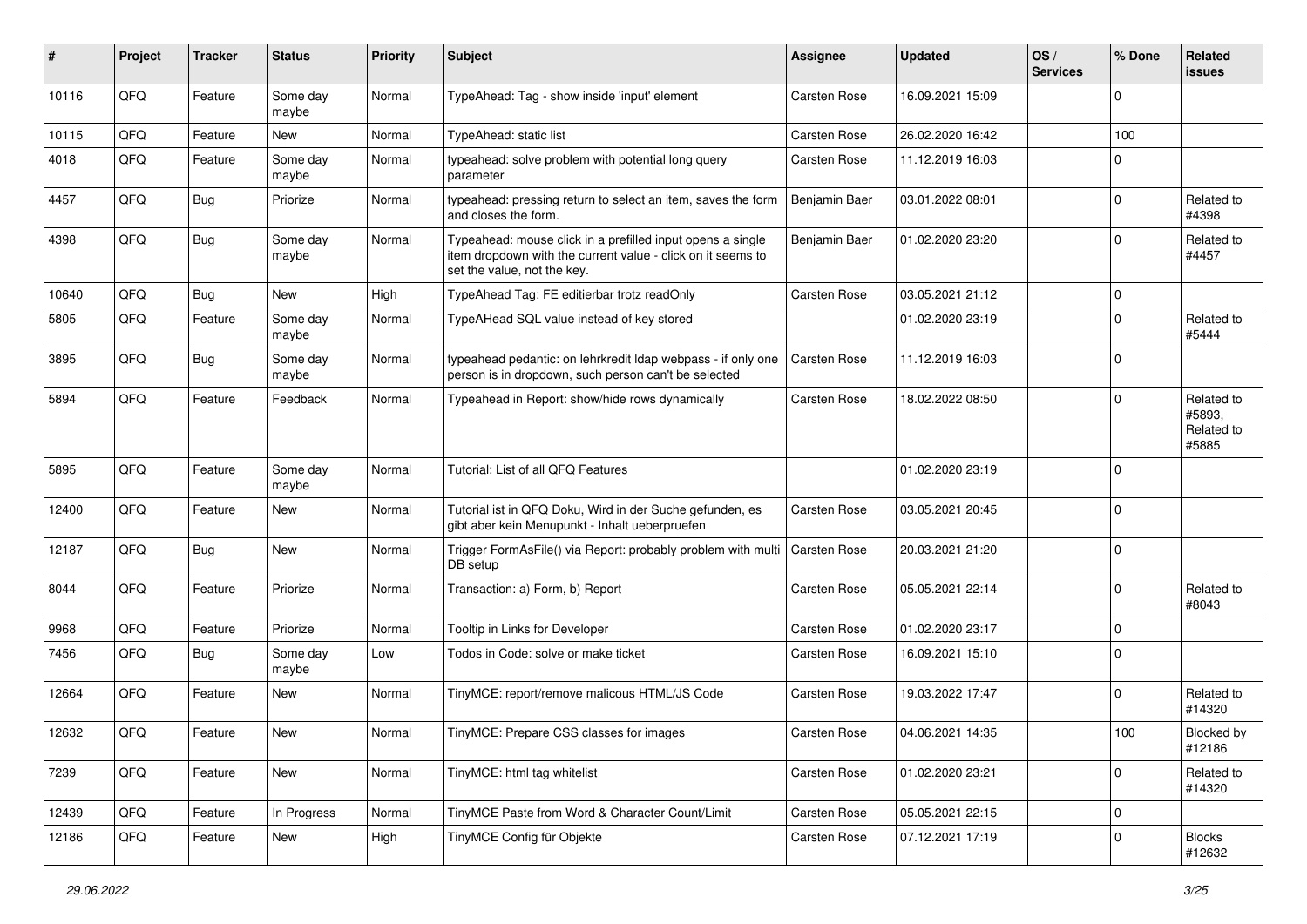| #     | Project | <b>Tracker</b> | <b>Status</b>     | <b>Priority</b> | <b>Subject</b>                                                                                            | <b>Assignee</b> | <b>Updated</b>   | OS/<br><b>Services</b> | % Done      | Related<br>issues                           |
|-------|---------|----------------|-------------------|-----------------|-----------------------------------------------------------------------------------------------------------|-----------------|------------------|------------------------|-------------|---------------------------------------------|
| 10782 | QFQ     | Feature        | Feedback          | Normal          | Tiny MCE: Image Upload                                                                                    | Enis Nuredini   | 16.05.2022 23:16 |                        | 0           | Related to<br>#12452                        |
| 9704  | QFQ     | Feature        | Some day<br>maybe | Normal          | Thumbnails Generieren beim Splitten von PDF Files                                                         | Carsten Rose    | 11.12.2019 16:01 |                        | $\mathbf 0$ |                                             |
| 5452  | QFQ     | Feature        | Some day<br>maybe | Normal          | Thumbnails from PDF: bad quality                                                                          |                 | 01.02.2020 23:20 |                        | $\mathbf 0$ |                                             |
| 7402  | QFQ     | <b>Bug</b>     | Some day<br>maybe | Normal          | thumbnail cache: outdated picture when permission denied<br>and permission resolved.                      |                 | 01.02.2020 23:20 |                        | $\mathbf 0$ |                                             |
| 4757  | QFQ     | Feature        | Some day<br>maybe | Normal          | Test subrecord: download links ok? Links ok?                                                              | Carsten Rose    | 01.02.2020 23:20 |                        | $\mathbf 0$ |                                             |
| 8056  | QFQ     | Feature        | Some day<br>maybe | Normal          | Termin Organisation (Reservation)                                                                         |                 | 01.02.2020 23:19 |                        | $\mathbf 0$ | Related to<br>#8658                         |
| 4816  | QFQ     | Feature        | Some day<br>maybe | Normal          | Templates for QFQ Reports (Tables, Radios, )                                                              |                 | 01.02.2020 23:20 |                        | $\mathbf 0$ |                                             |
| 10345 | QFQ     | Feature        | <b>New</b>        | Normal          | Templates - Patterns QFQ Style                                                                            |                 | 03.05.2021 21:01 |                        | $\mathbf 0$ | Related to<br>#10713                        |
| 4549  | QFQ     | Bug            | Some day<br>maybe | Normal          | TemplateGroups: FE.type SELECT loose selected value<br>after save                                         | Carsten Rose    | 01.02.2020 23:20 |                        | $\mathbf 0$ | Related to<br>#4548,<br>Related to<br>#4771 |
| 3588  | QFQ     | <b>Bug</b>     | Some day<br>maybe | Normal          | templateGroup: versteckte Elemente werden weiterhin<br>gespeichert.                                       | Carsten Rose    | 11.12.2019 16:02 |                        | $\mathbf 0$ |                                             |
| 3385  | QFQ     | Feature        | Some day<br>maybe | Normal          | templateGroup: insert/update/delete non primary records                                                   | Carsten Rose    | 11.12.2019 16:02 |                        | 0           |                                             |
| 7521  | QFQ     | Feature        | New               | Normal          | TemplateGroup: fe.type=upload                                                                             | Carsten Rose    | 01.02.2020 23:21 |                        | $\mathbf 0$ | Related to<br>#9706                         |
| 3882  | QFQ     | Bug            | Some day<br>maybe | Normal          | templateGroup: disable 'add' if limit is reached - funktioniert<br>nicht wenn bereits records existierten | Carsten Rose    | 11.12.2019 16:03 |                        | $\mathbf 0$ |                                             |
| 12702 | QFQ     | <b>Bug</b>     | New               | High            | templateGroup: broken in multiDb Setup                                                                    | Carsten Rose    | 14.12.2021 16:02 |                        | 0           |                                             |
| 12045 | QFQ     | Bug            | New               | Normal          | templateGroup afterSave FE: Aufruf ohne<br>sqlHonorFormElements funktioniert nicht                        | Carsten Rose    | 18.02.2021 16:33 |                        | $\mathbf 0$ |                                             |
| 12716 | QFQ     | Bug            | <b>New</b>        | Normal          | template group: Pattern only applied to first instance                                                    | Carsten Rose    | 19.03.2022 17:47 |                        | 0           |                                             |
| 4445  | QFQ     | Feature        | Some day<br>maybe | Normal          | template group: Option to simulate fieldset                                                               |                 | 28.06.2021 14:11 |                        | $\Omega$    |                                             |
| 10506 | QFQ     | <b>Bug</b>     | New               | High            | Template Group broken on MultiDB instance                                                                 | Carsten Rose    | 03.05.2021 21:12 |                        | 0           | Related to<br>#10505                        |
| 6970  | QFQ     | Feature        | Some day<br>maybe | Normal          | tablesorter: default fuer 'sortReset' aendern von 'Ctrl' zu 'Alt'                                         | Benjamin Baer   | 01.02.2020 23:21 |                        | 0           |                                             |
| 12679 | QFQ     | Feature        | New               | Normal          | tablesorter: custom column width                                                                          | Carsten Rose    | 16.06.2021 11:10 |                        | 0           |                                             |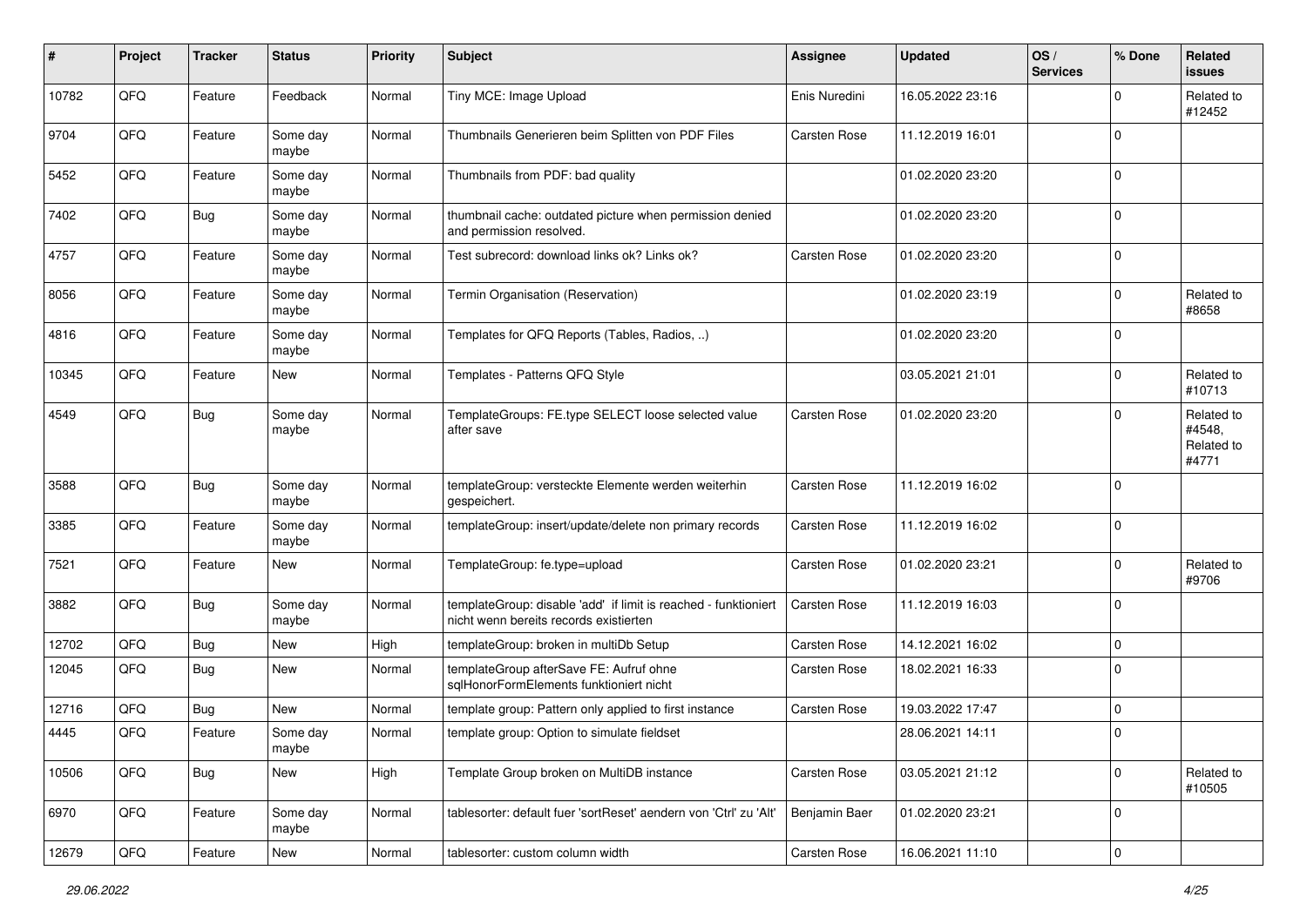| $\vert$ # | Project | <b>Tracker</b> | <b>Status</b>     | <b>Priority</b> | <b>Subject</b>                                                                                       | Assignee                                               | <b>Updated</b>   | OS/<br><b>Services</b> | % Done              | Related<br><b>issues</b>                      |                      |
|-----------|---------|----------------|-------------------|-----------------|------------------------------------------------------------------------------------------------------|--------------------------------------------------------|------------------|------------------------|---------------------|-----------------------------------------------|----------------------|
| 11892     | QFQ     | Feature        | <b>New</b>        | Normal          | tablesorter: columns with links are hard to order - new<br>qualifier 'Y: <ord>'</ord>                | Enis Nuredini                                          | 23.03.2022 09:22 |                        | $\Omega$            |                                               |                      |
| 9130      | QFQ     | Feature        | Some day<br>maybe | Normal          | tablesorter: Automatic Row numbering / Zeilenummer                                                   | Benjamin Baer                                          | 01.02.2020 23:22 |                        | $\Omega$            |                                               |                      |
| 10745     | QFQ     | Feature        | Some day<br>maybe | Normal          | Tablesorter Excel Export                                                                             | Carsten Rose                                           | 16.09.2021 15:09 |                        | $\Omega$            |                                               |                      |
| 14304     | QFQ     | Bug            | New               | Normal          | table sorter view safer does not work                                                                | Carsten Rose                                           | 10.06.2022 11:49 |                        | $\Omega$            |                                               |                      |
| 12584     | QFQ     | Feature        | Feedback          | Normal          | T3 v10 migration script: replace alias-patterns (v11)                                                | Carsten Rose                                           | 28.05.2022 11:12 |                        | 100                 |                                               |                      |
| 4258      | QFQ     | Feature        | Some day<br>maybe | High            | <b>System Defaults: Forms</b>                                                                        | Carsten Rose                                           | 03.05.2021 21:14 |                        | $\Omega$            |                                               |                      |
| 3402      | QFQ     | Feature        | Some day<br>maybe | Normal          | Syntax Highlighting via CodeMirror                                                                   | Carsten Rose                                           | 11.12.2019 16:02 |                        | 100                 | Related to<br>#3207                           |                      |
| 10114     | QFQ     | Feature        | New               | High            | Symbol (Link): 'G:' (Glyphicon) replaced by 'i:' (icon)                                              |                                                        | 07.12.2021 17:19 |                        | $\Omega$            | Related to<br>#3797,<br>Related to<br>#4194   |                      |
| 12520     | QFQ     | <b>Bug</b>     | <b>New</b>        | Normal          | Switch FE User: still active even FE User session expired                                            | Carsten Rose                                           | 19.03.2022 17:48 |                        | 0 I                 |                                               |                      |
| 12477     | QFQ     | Feature        | New               | Normal          | Support for refactoring: Form, FormElement, diverse<br>Tabellen/Spalten, tt-content Records          | Carsten Rose                                           | 03.05.2021 20:45 |                        | $\Omega$            |                                               |                      |
| 7574      | QFQ     | <b>Bug</b>     | New               | Normal          | Substitute error: form element not reported / dont parse<br>Form.note                                | <b>Carsten Rose</b>                                    | 01.02.2020 23:21 |                        | $\Omega$            |                                               |                      |
| 7281      | QFQ     | Bug            | Some day<br>maybe | Normal          | Subrecords: on large screen separator line too short                                                 |                                                        | 01.02.2020 23:19 |                        | $\Omega$            |                                               |                      |
| 12135     | QFQ     | Feature        | New               | Normal          | Subrecord: Notiz                                                                                     |                                                        | 24.04.2021 16:58 |                        | $\mathsf{O}\xspace$ |                                               |                      |
| 11955     | QFQ     | Feature        | New               | Normal          | subrecord: new title option to set <th> attributes - e.g. to<br/>customize tablesorter options.</th> | attributes - e.g. to<br>customize tablesorter options. | Carsten Rose     | 03.05.2021 20:47       |                     | $\Omega$                                      | Related to<br>#11775 |
| 8187      | QFQ     | Feature        | <b>New</b>        | Normal          | Subrecord: enable/hide new button - make new/edit/delete<br>customizeable.                           | <b>Carsten Rose</b>                                    | 06.03.2021 18:44 |                        | $\Omega$            | Related to<br>#11326                          |                      |
| 3432      | QFQ     | Feature        | <b>New</b>        | Normal          | subrecord: dynamicUpdate                                                                             | Carsten Rose                                           | 11.06.2020 21:10 |                        | $\Omega$            | Related to<br>#5691                           |                      |
| 11775     | QFQ     | Feature        | New               | Normal          | Subrecord Tooltip pro Feld                                                                           | Carsten Rose                                           | 18.12.2020 15:22 |                        | $\Omega$            | Related to<br>#11955                          |                      |
| 12413     | QFQ     | Feature        | <b>New</b>        | Normal          | STORE_TYPO3: enhance for {{be_users.email:T}},<br>{{fe users.email:T}}                               | <b>Carsten Rose</b>                                    | 03.05.2021 20:45 |                        | $\Omega$            | Related to<br>#12412,<br>Related to<br>#10012 |                      |
| 9173      | QFQ     | <b>Bug</b>     | Priorize          | Urgent          | Stale Record Lock: Firefox                                                                           | Carsten Rose                                           | 03.05.2021 21:14 |                        | $\Omega$            | Related to<br>#9789                           |                      |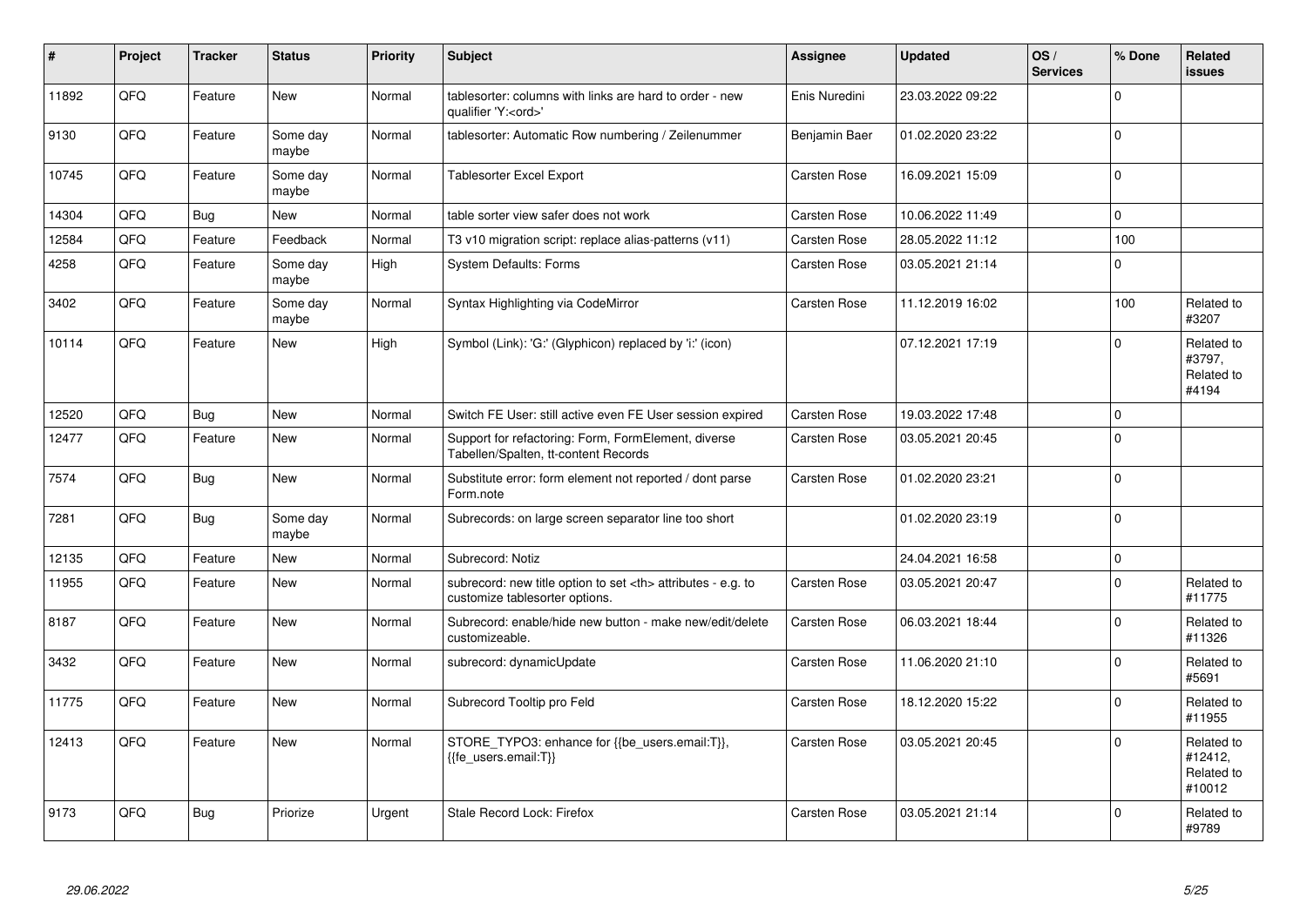| #     | Project | <b>Tracker</b> | <b>Status</b>     | <b>Priority</b> | <b>Subject</b>                                                                                    | <b>Assignee</b>     | <b>Updated</b>   | OS/<br><b>Services</b> | % Done      | <b>Related</b><br><b>issues</b>               |
|-------|---------|----------------|-------------------|-----------------|---------------------------------------------------------------------------------------------------|---------------------|------------------|------------------------|-------------|-----------------------------------------------|
| 10081 | QFQ     | Bug            | <b>New</b>        | High            | Stale record lock after 'forbidden' character                                                     | <b>Carsten Rose</b> | 03.05.2021 21:12 |                        | $\Omega$    | Related to<br>#10082.<br>Related to<br>#9789  |
| 9129  | QFQ     | Feature        | <b>New</b>        | Normal          | sqlValidate: Message as notification, not as error                                                | Carsten Rose        | 01.02.2020 23:22 |                        | $\Omega$    | Related to<br>#9128                           |
| 4026  | QFQ     | Feature        | Some day<br>maybe | Normal          | sglLog.sgl: log number of FE.id                                                                   | Carsten Rose        | 11.12.2019 16:03 |                        | $\Omega$    | Related to<br>#5458                           |
| 3941  | QFQ     | Feature        | Some day<br>maybe | Normal          | sglAfter: es sollten mehrere moeglich sein                                                        | <b>Carsten Rose</b> | 11.12.2019 16:03 |                        | $\Omega$    | Related to<br>#3942                           |
| 12504 | QFQ     | Feature        | Priorize          | Normal          | sgl.log: report fe.id                                                                             | Carsten Rose        | 05.05.2021 22:09 |                        | $\Omega$    |                                               |
| 4050  | QFQ     | Feature        | <b>New</b>        | Normal          | sql.log: 1) FormElement ID which causes a specific action,<br>2) Result in the same row.          | Carsten Rose        | 15.04.2020 11:35 |                        | $\Omega$    | Related to<br>#5458                           |
| 12545 | QFQ     | <b>Bug</b>     | <b>New</b>        | Urgent          | sql.log not created / updated                                                                     | Carsten Rose        | 14.12.2021 16:02 |                        | $\Omega$    |                                               |
| 8806  | QFQ     | Feature        | <b>New</b>        | Normal          | SQL Function nl2br                                                                                | <b>Carsten Rose</b> | 01.02.2020 23:22 |                        | $\mathbf 0$ |                                               |
| 9928  | QFQ     | Feature        | Priorize          | Normal          | SpecialColumnName: a) Deprecated: ' AS "_+tag " ', b)<br>New: ' AS "_ <tag1><tag2>"</tag2></tag1> | Carsten Rose        | 01.02.2020 23:17 |                        | $\Omega$    | Related to<br>#9929                           |
| 7683  | QFQ     | Feature        | New               | Normal          | Special column names in '{{ SELECT  AS _link }}' should<br>be detected                            | Carsten Rose        | 01.02.2020 23:21 |                        | $\Omega$    |                                               |
| 4442  | QFQ     | Feature        | Some day<br>maybe | Normal          | Special Column Name: _link - new symbol G (Glyph) to<br>choose any available symbol               |                     | 11.12.2019 16:02 |                        | $\Omega$    |                                               |
| 12512 | QFQ     | Bug            | New               | Normal          | Some MySQL Installation can't use 'stored procedures'                                             | Carsten Rose        | 19.03.2022 17:48 |                        | $\Omega$    |                                               |
| 12532 | QFQ     | Feature        | <b>New</b>        | High            | SIP-Parameter bei Seitenaufruf in Browser-Console<br>anzeigen                                     | <b>Carsten Rose</b> | 07.12.2021 17:19 |                        | $\Omega$    | Related to<br>#11893,<br>Related to<br>#14187 |
| 9707  | QFQ     | Feature        | New               | Normal          | SIP security: encode pageld and check pageld on decode                                            | Carsten Rose        | 01.02.2020 23:22 |                        | $\Omega$    |                                               |
| 9121  | QFQ     | <b>Bug</b>     | Priorize          | High            | sip links have r and __dbIndexData set                                                            | Carsten Rose        | 12.06.2021 10:41 |                        | $\Omega$    |                                               |
| 7107  | QFQ     | Feature        | Some day<br>maybe | Normal          | Showcase Registration Tool: Anmeldung / Administration :<br>Liste Anmeldungen / Emaileinaldung    | <b>Carsten Rose</b> | 11.12.2019 16:01 |                        | $\mathbf 0$ |                                               |
| 3537  | QFQ     | Feature        | Some day<br>maybe | Low             | SHOW COLUMNS FROM tableName - Extend '{{!'<br>definition                                          | Carsten Rose        | 11.12.2019 16:02 |                        | $\Omega$    |                                               |
| 8963  | QFQ     | Feature        | Priorize          | Normal          | Setting values in a store: flexible way                                                           | <b>Carsten Rose</b> | 05.05.2021 22:10 |                        | $\Omega$    | Related to<br>#8975                           |
| 4551  | QFQ     | Feature        | Some day<br>maybe | Normal          | Set 'pills' via dynamicUpdate to show/hide/disabled                                               |                     | 01.02.2020 23:20 |                        | $\Omega$    | Related to<br>#3752                           |
| 4956  | QFQ     | Feature        | Some day<br>maybe | Normal          | Sendmail: Benutzerdefinierte Headers                                                              | Carsten Rose        | 11.12.2019 16:02 |                        | $\Omega$    |                                               |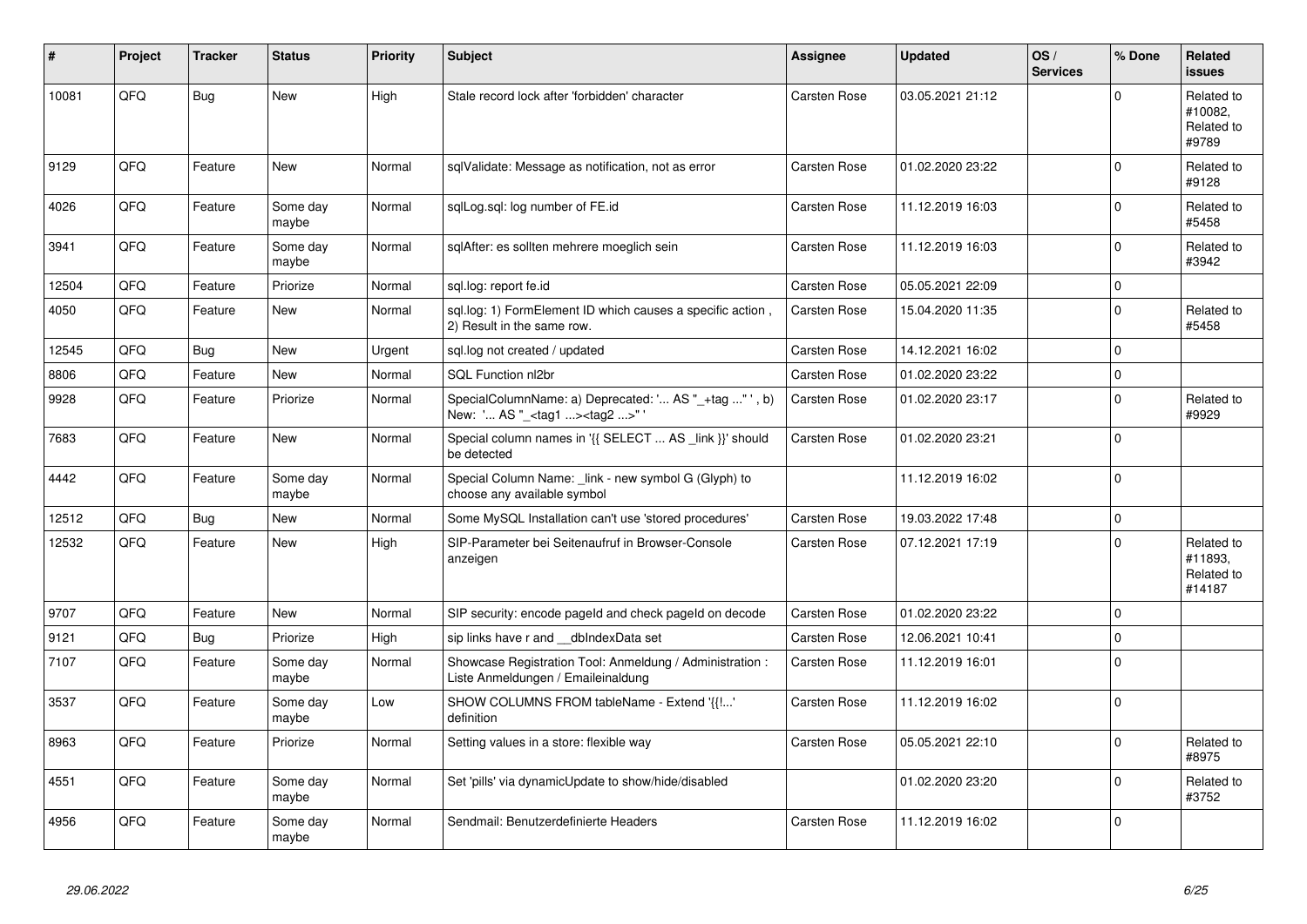| #     | Project | <b>Tracker</b> | <b>Status</b>     | <b>Priority</b> | <b>Subject</b>                                                                                     | Assignee            | <b>Updated</b>   | OS/<br><b>Services</b> | % Done       | Related<br>issues    |
|-------|---------|----------------|-------------------|-----------------|----------------------------------------------------------------------------------------------------|---------------------|------------------|------------------------|--------------|----------------------|
| 7014  | QFQ     | Bug            | <b>New</b>        | Normal          | Sending invalid emails succeeds when<br>debug.redirectAllMailTo is set                             | <b>Carsten Rose</b> | 01.02.2020 23:21 |                        | $\Omega$     |                      |
| 11080 | QFQ     | Feature        | <b>New</b>        | Normal          | Send MQTT messages                                                                                 | Carsten Rose        | 29.08.2020 19:49 |                        | $\mathbf 0$  |                      |
| 13899 | QFQ     | <b>Bug</b>     | ToDo              | Normal          | Selenium: zum laufen bringen                                                                       | Enis Nuredini       | 25.03.2022 10:24 |                        | $\mathbf 0$  |                      |
| 13900 | QFQ     | Feature        | Priorize          | Normal          | Selenium: Check das Cookie/PDF funktioniert                                                        | Enis Nuredini       | 25.03.2022 12:45 |                        | $\mathbf{0}$ |                      |
| 14227 | QFQ     | Feature        | <b>New</b>        | Normal          | Selenium Konkurrenz: cypress.io                                                                    | Enis Nuredini       | 28.05.2022 11:02 |                        | $\mathbf{0}$ |                      |
| 7616  | QFQ     | Bug            | Priorize          | Normal          | Selectlist with Enum & Dynamic Update                                                              | Carsten Rose        | 01.02.2020 10:13 |                        | $\mathbf 0$  |                      |
| 7519  | QFQ     | Feature        | New               | Normal          | Select: Multi                                                                                      | <b>Carsten Rose</b> | 01.02.2020 23:22 |                        | $\mathbf 0$  |                      |
| 7730  | QFQ     | Feature        | Priorize          | Normal          | SELECT Box: title in between                                                                       | Benjamin Baer       | 01.02.2020 23:22 |                        | $\mathbf 0$  |                      |
| 11076 | QFQ     | Feature        | In Progress       | Normal          | SELECT  AS websocket                                                                               | Carsten Rose        | 30.08.2020 17:49 |                        | $\mathbf 0$  |                      |
| 3727  | QFQ     | Feature        | New               | High            | Security: Session Hijacking erschweren                                                             | <b>Carsten Rose</b> | 03.05.2021 21:14 |                        | $\mathbf 0$  |                      |
| 880   | QFQ     | Feature        | Some day<br>maybe | Urgent          | Security: PHP, SQL Injection, XSS                                                                  |                     | 03.05.2021 21:14 |                        | $\mathbf 0$  | Related to<br>#14320 |
| 5428  | QFQ     | Feature        | Some day<br>maybe | Normal          | secure thumbnail: late render on access.                                                           | <b>Carsten Rose</b> | 01.02.2020 23:20 |                        | $\Omega$     |                      |
| 5366  | QFQ     | Feature        | Priorize          | Normal          | Saving with keyboard shortcuts                                                                     | Benjamin Baer       | 21.03.2022 09:47 |                        | $\mathbf 0$  |                      |
| 12974 | QFQ     | <b>Bug</b>     | New               | High            | Sanitize Queries in Action-Elements                                                                | Carsten Rose        | 07.12.2021 17:19 |                        | $\mathbf 0$  |                      |
| 9394  | QFQ     | Feature        | Priorize          | Normal          | REST: allow for non numerical ids in get requests                                                  | <b>Carsten Rose</b> | 05.05.2021 22:10 |                        | $\Omega$     |                      |
| 7921  | QFQ     | Feature        | Some day<br>maybe | Normal          | Rest API Export: URL kuerzer machen                                                                |                     | 01.02.2020 23:19 |                        | $\Omega$     |                      |
| 14028 | QFQ     | Feature        | <b>New</b>        | Normal          | Required notification: visual nicer                                                                | Enis Nuredini       | 28.05.2022 11:01 |                        | $\mathbf 0$  |                      |
| 4454  | QFQ     | Bug            | Some day<br>maybe | Normal          | Required Elements: multiple elements in a row - whole row<br>marked if only one input is empty.    | Benjamin Baer       | 01.02.2020 23:20 |                        | $\Omega$     |                      |
| 9855  | QFQ     | <b>Bug</b>     | <b>New</b>        | Normal          | <b>Required Check</b>                                                                              |                     | 01.02.2020 15:56 |                        | 0            |                      |
| 5129  | QFQ     | Feature        | Some day<br>maybe | Normal          | Reports: SQL fuer x Achse und y Achse                                                              |                     | 11.12.2019 16:02 |                        | $\mathbf 0$  |                      |
| 5345  | QFQ     | Feature        | New               | Normal          | Report: UPDATE / INSERT / DELETE statements should<br>trigger subqueries, depending on the result. | Carsten Rose        | 27.05.2020 16:11 |                        | $\Omega$     |                      |
| 9811  | QFQ     | Feature        | New               | Normal          | Report: tag every n'th row                                                                         | <b>Carsten Rose</b> | 01.02.2020 23:22 |                        | $\mathbf 0$  |                      |
| 4435  | QFQ     | Feature        | Some day<br>maybe | Normal          | Report: striptags - specify allowed tags                                                           |                     | 01.02.2020 23:20 |                        | $\Omega$     |                      |
| 14323 | QFQ     | Bug            | In Progress       | Normal          | Report: render=both single - no impact                                                             | Carsten Rose        | 19.06.2022 18:31 |                        | $\mathbf 0$  |                      |
| 3991  | QFQ     | Feature        | Some day<br>maybe | Normal          | report: Columnname '_skipWrap' skips 'fbeg', 'fend'                                                | Carsten Rose        | 11.12.2019 16:03 |                        | $\Omega$     |                      |
| 9052  | QFQ     | Feature        | Feedback          | High            | Report: CodeMirror with SQL Syntax Highlight in FE                                                 | Enis Nuredini       | 08.06.2022 10:25 |                        | l 0          |                      |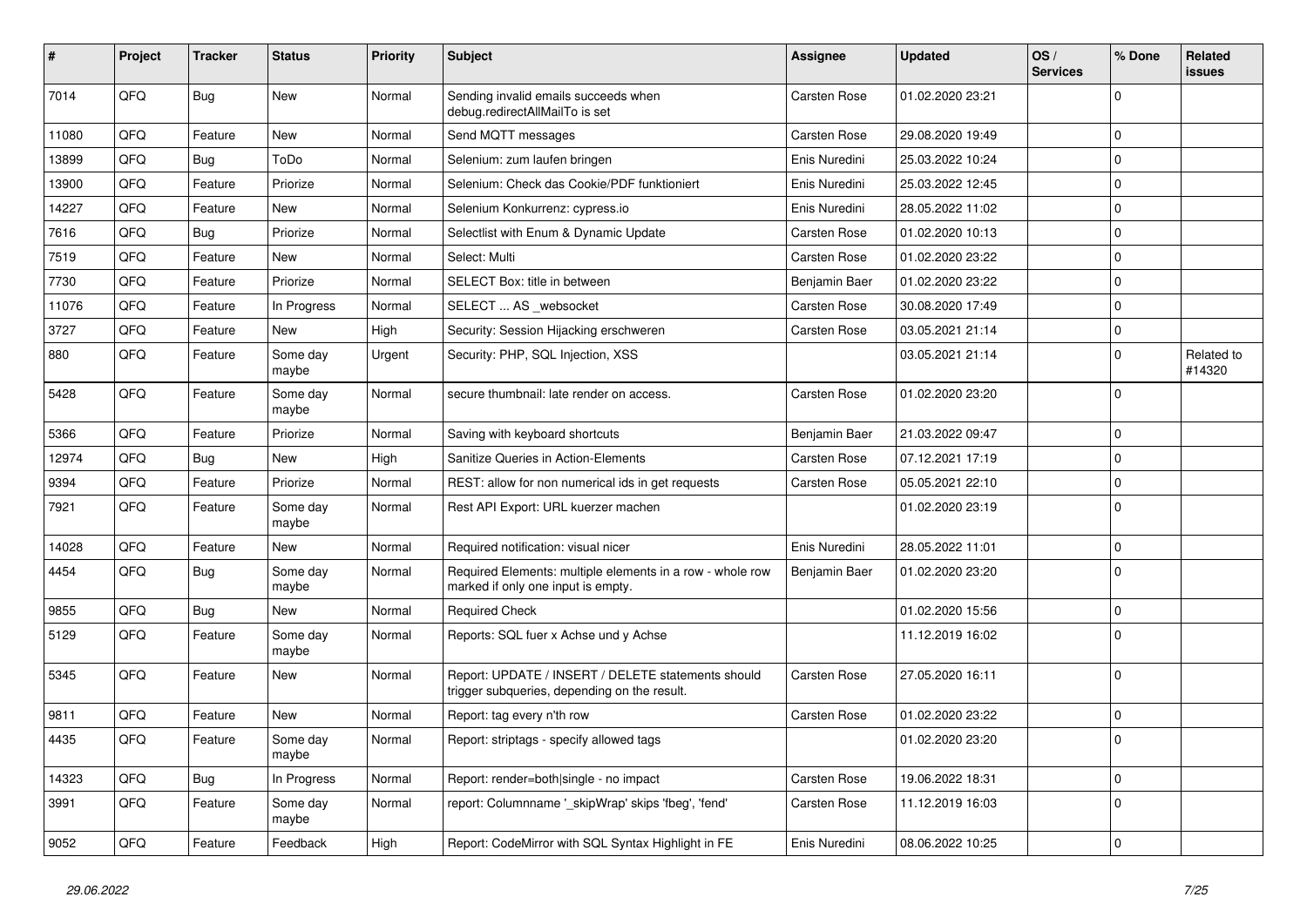| $\vert$ # | Project        | <b>Tracker</b> | <b>Status</b>     | <b>Priority</b> | Subject                                                                                      | <b>Assignee</b> | <b>Updated</b>   | OS/<br><b>Services</b> | % Done         | Related<br>issues                                                      |
|-----------|----------------|----------------|-------------------|-----------------|----------------------------------------------------------------------------------------------|-----------------|------------------|------------------------|----------------|------------------------------------------------------------------------|
| 3967      | QFQ            | Feature        | Some day<br>maybe | High            | Report: Checkbox, Radio, Dropdown, Input welches ohne<br>Submit funktioniert - 'Inline-Form' | Carsten Rose    | 03.05.2021 21:14 |                        | $\mathbf 0$    |                                                                        |
| 11534     | QFQ            | Feature        | New               | Normal          | Report: Action on selected rows - Table batchprocessing<br>feature                           |                 | 18.11.2020 08:15 |                        | $\mathbf 0$    |                                                                        |
| 9535      | QFQ            | <b>Bug</b>     | Feedback          | Normal          | Report:  AS '_vertical' - column to wide - vertical >> rot45,<br>rot90                       | Benjamin Baer   | 01.02.2020 15:56 |                        | $\mathbf 0$    |                                                                        |
| 10463     | QFQ            | Feature        | New               | Normal          | Report_link: expliztes setzen von HTML Tags (Bedarf fuer<br>'data-selenium' & 'id')          | Enis Nuredini   | 23.03.2022 09:23 |                        | $\mathbf 0$    | Related to<br>#7648                                                    |
| 6723      | QFQ            | Feature        | <b>New</b>        | Normal          | Report QFQ Installation and Version                                                          | Carsten Rose    | 12.06.2021 09:07 |                        | $\mathbf 0$    |                                                                        |
| 7261      | QFQ            | Bug            | New               | Normal          | Report pathFilename for user without path, only the filename                                 | Carsten Rose    | 01.02.2020 23:21 |                        | $\mathbf 0$    |                                                                        |
| 9983      | QFQ            | Feature        | New               | Normal          | Report Notation: new keyword 'range'                                                         | Carsten Rose    | 01.02.2020 15:55 |                        | $\mathbf 0$    |                                                                        |
| 8975      | QFQ            | Feature        | New               | Normal          | Report Notation: 2.0                                                                         | Carsten Rose    | 01.02.2020 23:22 |                        | $\mathbf 0$    | Related to<br>#8963                                                    |
| 11323     | QFQ            | Feature        | Some day<br>maybe | Normal          | Report Frontend Editor Modal + Codemirror                                                    | Carsten Rose    | 16.09.2021 15:10 |                        | $\mathbf 0$    | Related to<br>#11036                                                   |
| 10005     | QFQ            | Feature        | Priorize          | Normal          | Report / special column name:  AS _calendar                                                  | Carsten Rose    | 03.06.2020 17:28 |                        | $\mathbf 0$    |                                                                        |
| 4640      | QFQ            | Feature        | Some day<br>maybe | Normal          | Rename System Forms                                                                          |                 | 01.02.2020 23:20 |                        | $\mathbf 0$    |                                                                        |
| 12611     | QFQ            | Feature        | Some day<br>maybe | Normal          | Refactoring: Bootstrap with Lazy Loading                                                     | Carsten Rose    | 08.06.2022 10:37 |                        | $\mathbf 0$    | Related to<br>#12490,<br>Related to<br>#10013,<br>Related to<br>#7732  |
| 10012     | QFQ            | Feature        | Priorize          | Normal          | redirectAllMailTo: {{beEmail:T}}                                                             | Carsten Rose    | 08.05.2021 09:54 |                        | $\mathbf 0$    | Related to<br>#12412,<br>Related to<br>#12413,<br>Related to<br>#10011 |
| 13700     | QFQ            | Feature        | New               | Normal          | Redesign qfq.io Seite                                                                        | Carsten Rose    | 19.03.2022 17:43 |                        | $\mathbf 0$    |                                                                        |
| 7099      | QFQ            | Feature        | <b>New</b>        | Normal          | Redesign FormEditor                                                                          | Carsten Rose    | 01.02.2020 23:21 |                        | $\mathbf 0$    |                                                                        |
| 9789      | QFQ            | Bug            | In Progress       | High            | Record Lock: release to early on 'leave page'                                                | Carsten Rose    | 10.01.2022 09:25 |                        | 100            | Related to<br>#10081,<br>Related to<br>#9173,<br>Related to<br>#8702   |
| 7480      | QFQ            | Feature        | New               | Normal          | Record History (Undo / Redo)                                                                 | Carsten Rose    | 11.12.2019 16:16 |                        | $\mathbf 0$    | Related to<br>#2361                                                    |
| 7280      | $\mathsf{QFQ}$ | Feature        | New               | Normal          | recently used table                                                                          | Carsten Rose    | 01.02.2020 23:21 |                        | $\overline{0}$ |                                                                        |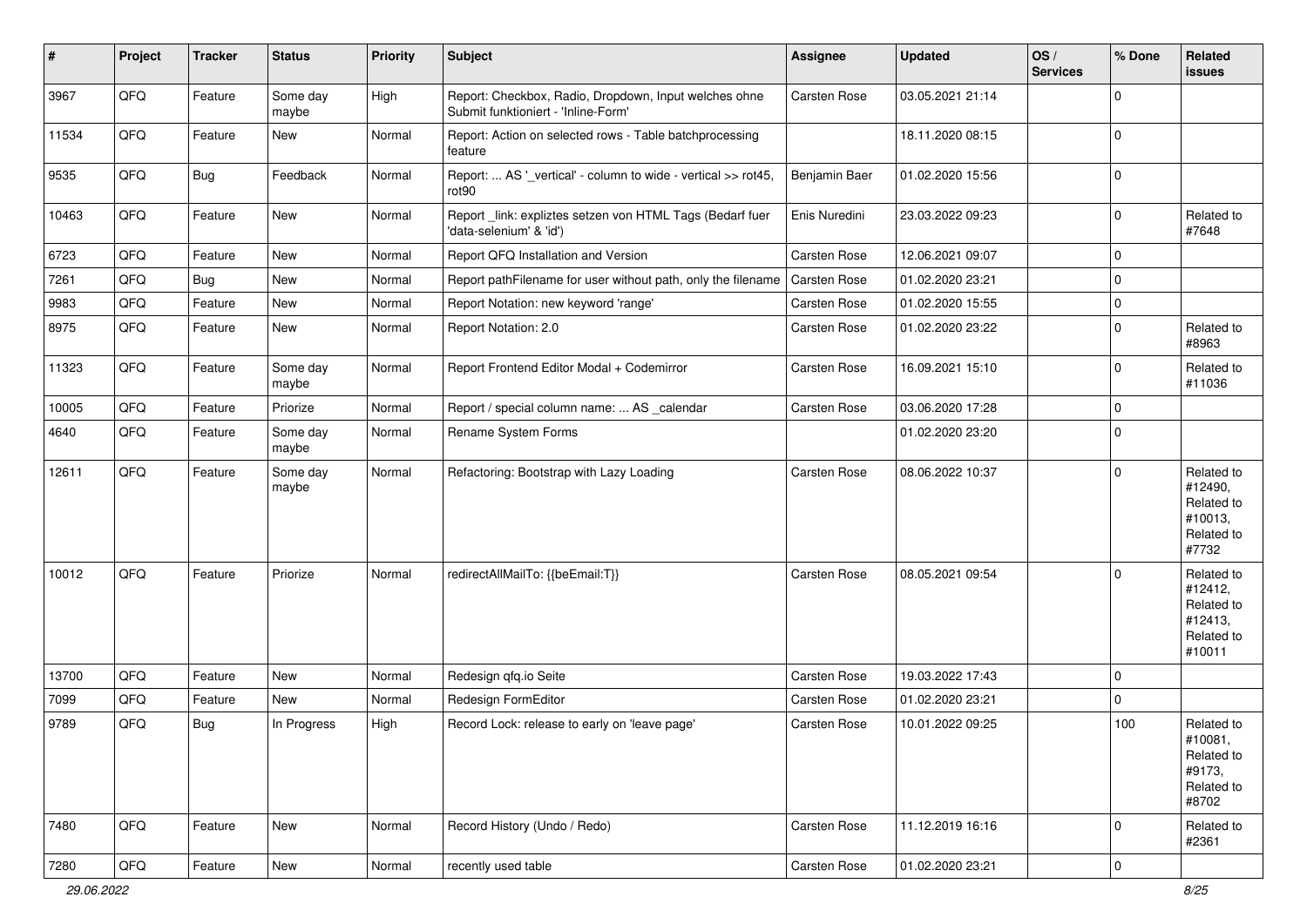| #     | Project | <b>Tracker</b> | <b>Status</b>     | <b>Priority</b> | <b>Subject</b>                                                                      | Assignee            | <b>Updated</b>   | OS/<br><b>Services</b> | % Done         | Related<br>issues                                                      |
|-------|---------|----------------|-------------------|-----------------|-------------------------------------------------------------------------------------|---------------------|------------------|------------------------|----------------|------------------------------------------------------------------------|
| 3109  | QFQ     | Bug            | Some day<br>maybe | High            | RealUrl: Links werden nicht korrekt gerendert                                       | <b>Carsten Rose</b> | 03.05.2021 21:14 |                        | $\Omega$       |                                                                        |
| 1623  | QFQ     | Feature        | Some day<br>maybe | Normal          | RealURL                                                                             |                     | 11.12.2019 16:03 |                        | 30             |                                                                        |
| 3867  | QFQ     | Feature        | Priorize          | Normal          | Readonly Formular: Template Groups add/delete<br>ausbeldnen                         | <b>Carsten Rose</b> | 05.05.2021 22:12 |                        | $\Omega$       |                                                                        |
| 7795  | QFQ     | Bug            | <b>New</b>        | Normal          | Readonly Form: Typeahead-Felder                                                     | Carsten Rose        | 01.02.2020 23:22 |                        | $\mathbf 0$    |                                                                        |
| 7513  | QFQ     | <b>Bug</b>     | <b>New</b>        | Normal          | Radios not correct aligned                                                          | Carsten Rose        | 01.02.2020 23:22 |                        | $\mathbf{0}$   |                                                                        |
| 10766 | QFQ     | Bug            | <b>New</b>        | High            | Radiobutton / parameter.buttonClass=btn-default: dynamic<br>update                  |                     | 03.05.2021 21:12 |                        | $\Omega$       | Related to<br>#11237                                                   |
| 11237 | QFQ     | <b>Bug</b>     | New               | High            | Radiobutton / parameter.buttonClass= btn-default - kein dirty<br>Trigger            | Benjamin Baer       | 03.05.2021 21:12 |                        | $\Omega$       | Related to<br>#10766                                                   |
| 11239 | QFQ     | <b>Bug</b>     | <b>New</b>        | Normal          | Radiobutton (plain): horizontales Rendern abhängig vom<br>Datentyp in der Datenbank | Carsten Rose        | 30.09.2020 18:37 |                        | $\Omega$       |                                                                        |
| 7924  | QFQ     | Feature        | <b>New</b>        | Normal          | Radio/Checkbox with Tooltip                                                         | Carsten Rose        | 01.02.2020 23:22 |                        | $\mathbf 0$    |                                                                        |
| 9020  | QFQ     | Bug            | Some day<br>maybe | Normal          | radio mit buttonClass und dynamicUpdate lassen sich nicht<br>kombinieren            |                     | 11.12.2019 16:01 |                        | $\Omega$       |                                                                        |
| 6483  | QFQ     | <b>Bug</b>     | <b>New</b>        | Normal          | R Store funktioniert nicht bei 'Report Notation' im FE                              | Carsten Rose        | 01.02.2020 23:21 |                        | $\mathbf 0$    |                                                                        |
| 5851  | QFQ     | Feature        | Some day<br>maybe | Normal          | Queue System implementieren: MQTT, RabbitMQ                                         |                     | 01.02.2020 23:20 |                        | $\Omega$       | Related to<br>#5715                                                    |
| 7520  | QFQ     | Feature        | <b>New</b>        | Normal          | QR Code:  AS _qr ( AS _link)                                                        | Carsten Rose        | 01.02.2020 23:22 |                        | $\mathbf 0$    |                                                                        |
| 13757 | QFQ     | Feature        | <b>New</b>        | High            | QR / Bar-Code Plugin                                                                | Enis Nuredini       | 19.03.2022 17:43 |                        | $\overline{0}$ |                                                                        |
| 4771  | QFQ     | Bug            | Some day<br>maybe | Normal          | qfq: select-down-values empty after save (edit-form for<br>program administrators)  | Carsten Rose        | 01.02.2020 23:20 |                        | $\Omega$       | Related to<br>#4549. Has<br>duplicate<br>#4282                         |
| 8586  | QFQ     | Feature        | Some day<br>maybe | Normal          | QFQ: Enhance Error message for 'record not found'                                   | <b>Carsten Rose</b> | 16.09.2021 15:10 |                        | $\Omega$       |                                                                        |
| 5480  | QFQ     | Feature        | Some day<br>maybe | Normal          | QFQ: Dokumentation mit Screenshots versehen                                         | Carsten Rose        | 01.02.2020 23:20 |                        | $\Omega$       | Related to<br>#9879                                                    |
| 14187 | QFQ     | Feature        | <b>New</b>        | High            | gfg.log: show current URL                                                           | Carsten Rose        | 28.05.2022 11:02 |                        | $\Omega$       | Related to<br>#13933,<br>Related to<br>#12532,<br>Related to<br>#11893 |
| 6574  | QFQ     | Bug            | Priorize          | Normal          | qfq.log: Fehlermeldung wurde angezeigt, aber nicht geloggt                          | Carsten Rose        | 01.02.2020 10:13 |                        | $\Omega$       |                                                                        |
| 13528 | QFQ     | <b>Bug</b>     | <b>New</b>        | Normal          | qfq.io > releases: es wird kein neues Release angelegt                              | Benjamin Baer       | 19.03.2022 17:46 |                        | $\overline{0}$ |                                                                        |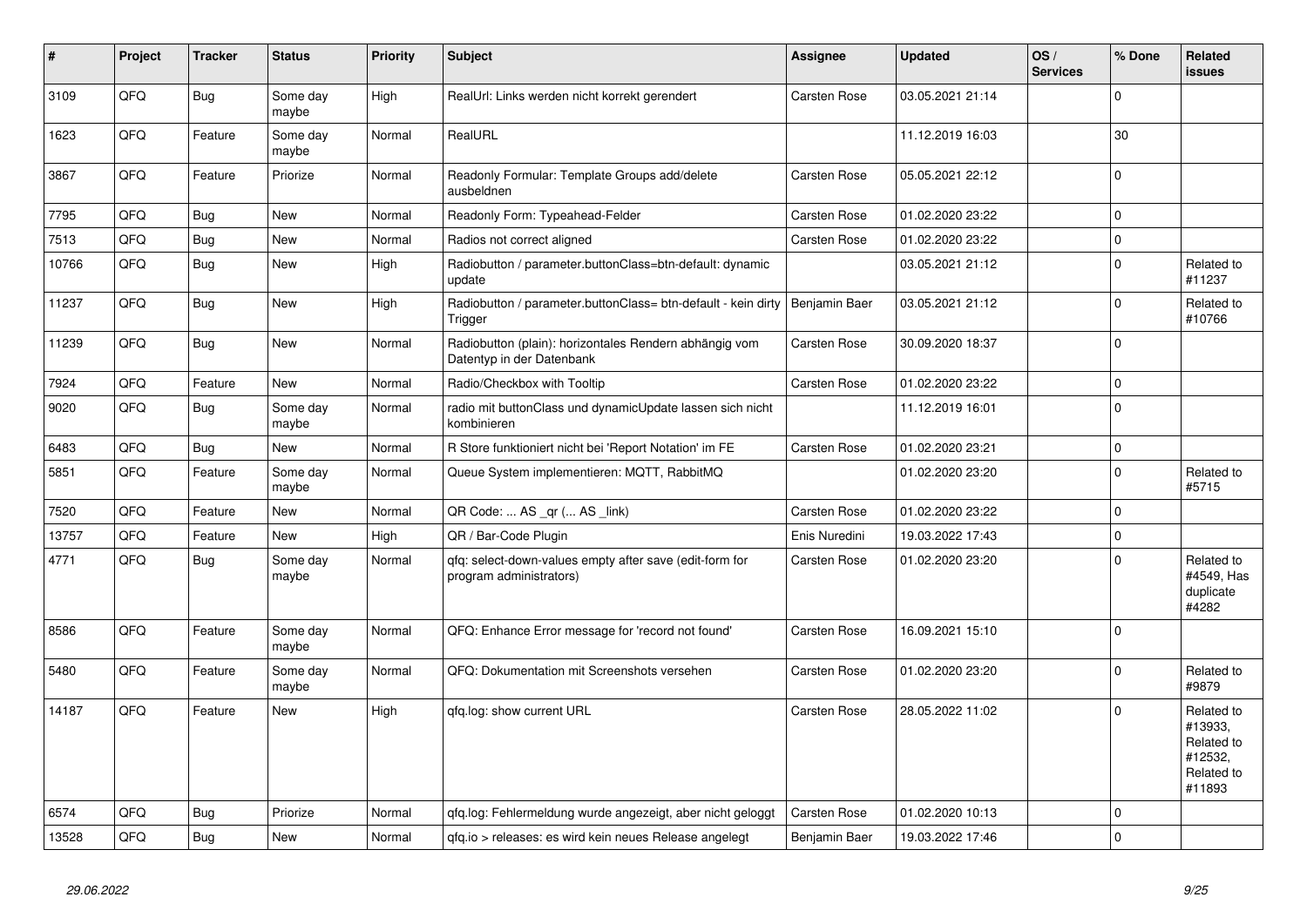| #     | Project | <b>Tracker</b> | <b>Status</b>     | <b>Priority</b> | <b>Subject</b>                                                                                                                        | Assignee               | <b>Updated</b>   | OS/<br><b>Services</b> | % Done   | Related<br>issues   |
|-------|---------|----------------|-------------------|-----------------|---------------------------------------------------------------------------------------------------------------------------------------|------------------------|------------------|------------------------|----------|---------------------|
| 4839  | QFQ     | Feature        | Some day<br>maybe | Normal          | qfq-handle in <head> Abschnitt</head>                                                                                                 | Carsten Rose           | 11.12.2019 16:02 |                        | $\Omega$ |                     |
| 7108  | QFQ     | Feature        | Some day<br>maybe | Normal          | <b>QFQ Wrap Elements</b>                                                                                                              |                        | 11.12.2019 16:01 |                        | $\Omega$ |                     |
| 3692  | QFQ     | Feature        | Some day<br>maybe | Normal          | QFQ Webseite                                                                                                                          | Benjamin Baer          | 11.12.2019 16:02 |                        | $\Omega$ | Related to<br>#5033 |
| 9927  | QFQ     | Feature        | <b>New</b>        | Normal          | QFQ Update: a) Update nur machen wenn BE User<br>eingeloggt ist., b) Bei Fehler genaue Meldung welcher<br>Updateschritt Probleme hat. | Carsten Rose           | 22.01.2020 12:59 |                        | $\Omega$ |                     |
| 7524  | QFQ     | <b>Bug</b>     | <b>New</b>        | Normal          | QFQ throws a 'General Error' if 'fileadmin/protected/log/' is<br>not writeable                                                        | Carsten Rose           | 01.02.2020 23:22 |                        | $\Omega$ |                     |
| 5892  | QFQ     | Feature        | Some day<br>maybe | Normal          | QFQ should use T3 API to manipulate FE GROUP<br>membership                                                                            |                        | 01.02.2020 23:20 |                        | $\Omega$ |                     |
| 13609 | QFQ     | Feature        | <b>New</b>        | Normal          | QFQ Introduction: Seite aufloesen                                                                                                     | Philipp<br>Gröbelbauer | 28.05.2022 11:02 |                        | $\Omega$ |                     |
| 12465 | QFQ     | Feature        | New               | Normal          | QFQ Function: use in FE to fill StoreRecord                                                                                           | Carsten Rose           | 05.05.2021 21:58 |                        | $\Omega$ |                     |
| 12395 | QFQ     | Bug            | ToDo              | High            | QFQ Function: Result two times shown                                                                                                  | Carsten Rose           | 18.02.2022 08:59 |                        | $\Omega$ |                     |
| 12463 | QFQ     | Bug            | ToDo              | High            | QFQ Function: 'function' and 'sql' on same level - output of<br>sal is shown two times.                                               | Carsten Rose           | 15.12.2021 16:31 |                        | $\Omega$ |                     |
| 12508 | QFQ     | <b>Bug</b>     | In Progress       | High            | qfq Form: sendMail                                                                                                                    | Karin Niffeler         | 19.03.2022 17:48 |                        | $\Omega$ |                     |
| 1635  | QFQ     | Feature        | Some day<br>maybe | Normal          | QFQ Extension content record: weitere Optionen<br>einblenden.                                                                         | Carsten Rose           | 11.12.2019 16:03 |                        | $\Omega$ |                     |
| 9024  | QFQ     | Bug            | Some day<br>maybe | Normal          | QFQ Einarbeitung                                                                                                                      |                        | 01.02.2020 15:56 |                        | $\Omega$ |                     |
| 6140  | QFQ     | Bug            | Priorize          | Normal          | QFQ DnD Sort: Locked fields                                                                                                           | Benjamin Baer          | 21.03.2022 09:56 |                        | $\Omega$ |                     |
| 5389  | QFQ     | Feature        | Some day<br>maybe | Normal          | QFQ Design: Multline label / note                                                                                                     | Benjamin Baer          | 01.02.2020 23:19 |                        | $\Omega$ |                     |
| 5160  | QFQ     | Feature        | Some day<br>maybe | Normal          | QFQ collaborative / together.js, ShareJS, y-js, collaborative,                                                                        |                        | 11.12.2019 16:02 |                        | $\Omega$ |                     |
| 13592 | QFQ     | Bug            | <b>New</b>        | Normal          | QFQ Build Queue: das vergeben von Tags klappt nicht. Es<br>werden keine Releases gebaut.                                              | Carsten Rose           | 19.03.2022 17:45 |                        | $\Omega$ |                     |
| 14376 | QFQ     | Feature        | <b>New</b>        | Normal          | QFQ Bootstrap: if missing, create stored procedures                                                                                   | Enis Nuredini          | 19.06.2022 16:37 |                        | $\Omega$ |                     |
| 10124 | QFQ     | Feature        | Feedback          | Normal          | gfg AAI-Login                                                                                                                         | Karin Niffeler         | 07.05.2020 09:36 |                        | $\Omega$ |                     |
| 1234  | QFQ     | Feature        | Some day<br>maybe | Normal          | QF: Record numbering: Im Grid soll in Spalte 1 optional die<br>laufende Nummer der Records angezeigt werden.                          |                        | 01.02.2020 23:20 |                        | $\Omega$ |                     |
| 955   | QFQ     | Feature        | Some day<br>maybe | Normal          | QF: Notizen vor/nach dem Form                                                                                                         |                        | 01.02.2020 23:20 |                        | $\Omega$ |                     |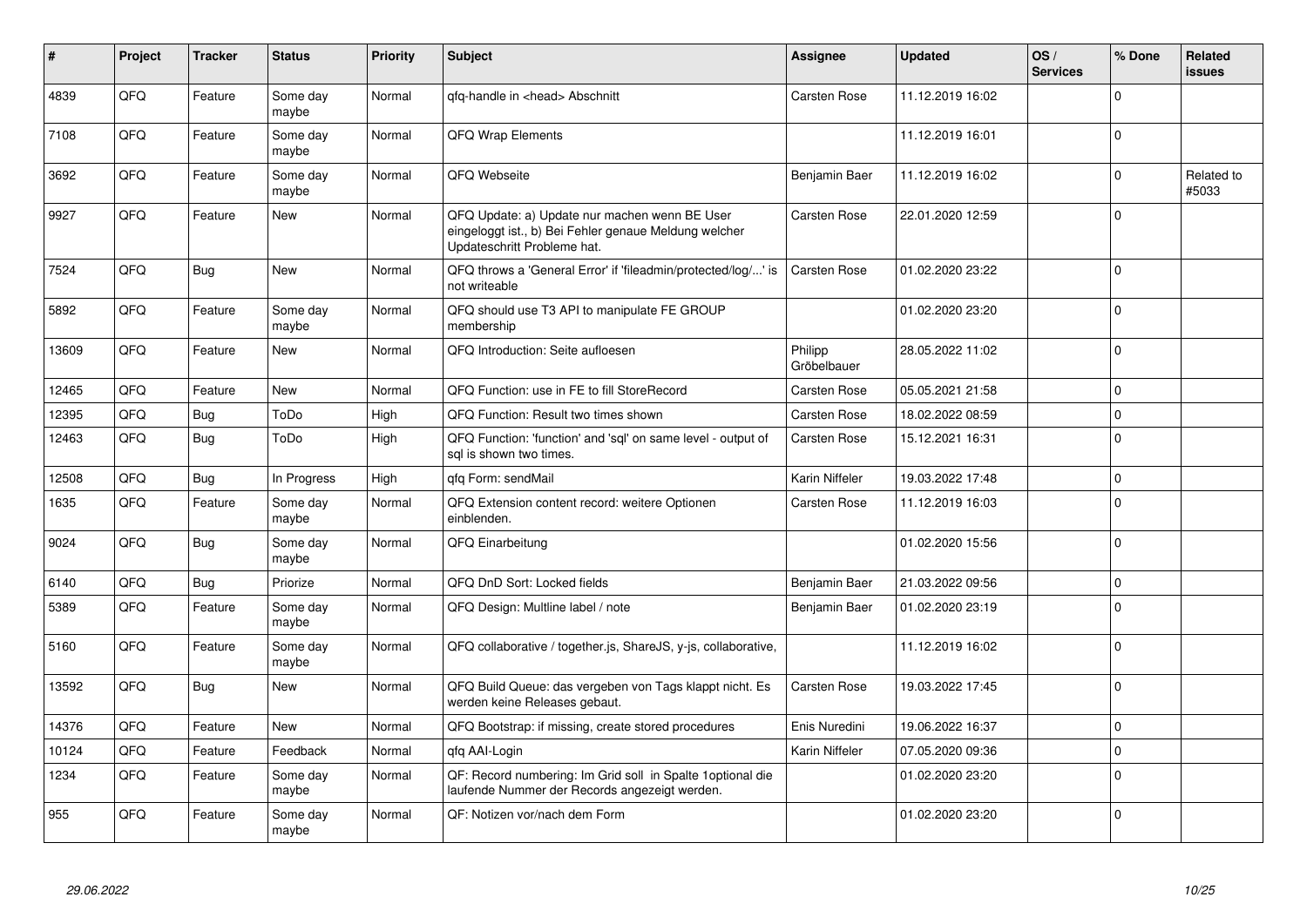| #     | Project | <b>Tracker</b> | <b>Status</b>     | <b>Priority</b> | <b>Subject</b>                                                                                    | Assignee            | <b>Updated</b>   | OS/<br><b>Services</b> | % Done       | Related<br><b>issues</b>                    |
|-------|---------|----------------|-------------------|-----------------|---------------------------------------------------------------------------------------------------|---------------------|------------------|------------------------|--------------|---------------------------------------------|
| 1251  | QFQ     | Feature        | Some day<br>maybe | Normal          | QF: Combo                                                                                         |                     | 11.12.2019 16:03 |                        | $\Omega$     |                                             |
| 1253  | QFQ     | Feature        | Some day<br>maybe | Normal          | QF: Colorpicker                                                                                   |                     | 11.12.2019 16:03 |                        | $\Omega$     |                                             |
| 11980 | QFQ     | Feature        | In Progress       | Normal          | protected verzeichnis MUSS geschützt werden                                                       | Carsten Rose        | 07.09.2021 13:30 |                        | $\Omega$     |                                             |
| 9135  | QFQ     | Feature        | Priorize          | Normal          | Progress Bar generic / replace old hourglass download<br>popup                                    | Benjamin Baer       | 03.01.2022 07:43 |                        | $\Omega$     |                                             |
| 10658 | QFQ     | <b>Bug</b>     | New               | Normal          | processReadOnly broken                                                                            | Carsten Rose        | 27.05.2020 17:55 |                        | $\mathbf 0$  |                                             |
| 4023  | QFQ     | Feature        | New               | Normal          | prepared statements - FE action: salveld, sqllnsert,<br>sqlUpdate, sqlDelete, sqlBefore, sqlAfter | Carsten Rose        | 11.12.2019 16:15 |                        | $\Omega$     |                                             |
| 3495  | QFQ     | Feature        | Some day<br>maybe | Normal          | Predifined Parameter werden nicht in '+' (add new record)<br>SIP gerendert.                       |                     | 11.12.2019 16:02 |                        | $\Omega$     |                                             |
| 8204  | QFQ     | Feature        | Priorize          | High            | Position 'required mark'                                                                          | <b>Carsten Rose</b> | 16.06.2021 13:44 |                        | $\mathbf 0$  |                                             |
| 10080 | QFQ     | Feature        | <b>New</b>        | Normal          | Popup on 'save' / 'close': configure dialog (answer<br>yes/no/cancle/)                            | Carsten Rose        | 28.03.2021 20:52 |                        | $\Omega$     | Is duplicate<br>of #12262                   |
| 11668 | QFQ     | <b>Bug</b>     | <b>New</b>        | Normal          | Play function.sql - problem with mysql                                                            | <b>Carsten Rose</b> | 03.05.2021 20:48 |                        | $\mathbf 0$  |                                             |
| 12556 | QFQ     | Feature        | <b>New</b>        | Normal          | Pills Title: colored = static or dynamic on allrequiredgiven                                      | Benjamin Baer       | 19.03.2022 17:49 |                        | $\Omega$     |                                             |
| 2063  | QFQ     | Bug            | Some day<br>maybe | Normal          | Pills auf 'inaktiv' setzen falls keine Element auf dem Pill<br>sichtbar sind.                     | Benjamin Baer       | 11.12.2019 16:03 |                        | $\mathbf{0}$ | Related to<br>#3752                         |
| 8668  | QFQ     | <b>Bug</b>     | New               | High            | Pill disabled: dyamic mode 'hidden' not respected - FE is still<br>required                       | Carsten Rose        | 03.05.2021 21:14 |                        | $\Omega$     |                                             |
| 10819 | QFQ     | Feature        | New               | Normal          | Persistent SIP - second try                                                                       | Carsten Rose        | 29.06.2020 23:02 |                        | $\Omega$     | Related to<br>#6261                         |
| 6261  | QFQ     | Feature        | <b>New</b>        | Normal          | Persistent SIP                                                                                    | Carsten Rose        | 12.06.2021 09:07 |                        | $\Omega$     | Related to<br>#10819                        |
| 7336  | QFQ     | Feature        | Some day<br>maybe | Normal          | PDF Upload: disallow PDFs with specific Meta information                                          | Carsten Rose        | 11.12.2019 16:01 |                        | $\Omega$     |                                             |
| 5715  | QFQ     | Feature        | <b>New</b>        | High            | PDF Caching                                                                                       | <b>Carsten Rose</b> | 03.05.2021 21:14 |                        | $\mathbf{0}$ | Related to<br>#5851,<br>Related to<br>#6357 |
| 8101  | QFQ     | Feature        | Some day<br>maybe | Normal          | Password hash: support further hashing methods                                                    | Carsten Rose        | 16.09.2021 15:10 |                        | 0 I          |                                             |
| 10384 | QFQ     | Feature        | New               | Normal          | Parameter Exchange QFQ Instances                                                                  |                     | 07.05.2020 09:38 |                        | $\Omega$     |                                             |
| 7681  | QFQ     | Feature        | <b>New</b>        | Normal          | Optional switch off 'check for modified record'                                                   | Carsten Rose        | 01.02.2020 23:21 |                        | $\Omega$     |                                             |
| 7650  | QFQ     | Bug            | <b>New</b>        | High            | Optional do not show 'required' sign on FormElement                                               | <b>Carsten Rose</b> | 03.05.2021 21:14 |                        | $\Omega$     |                                             |
| 14175 | QFQ     | Bug            | In Progress       | Normal          | Opening a form with no QFQ Session cookie fails                                                   | Carsten Rose        | 03.06.2022 10:40 |                        | $\mathbf 0$  |                                             |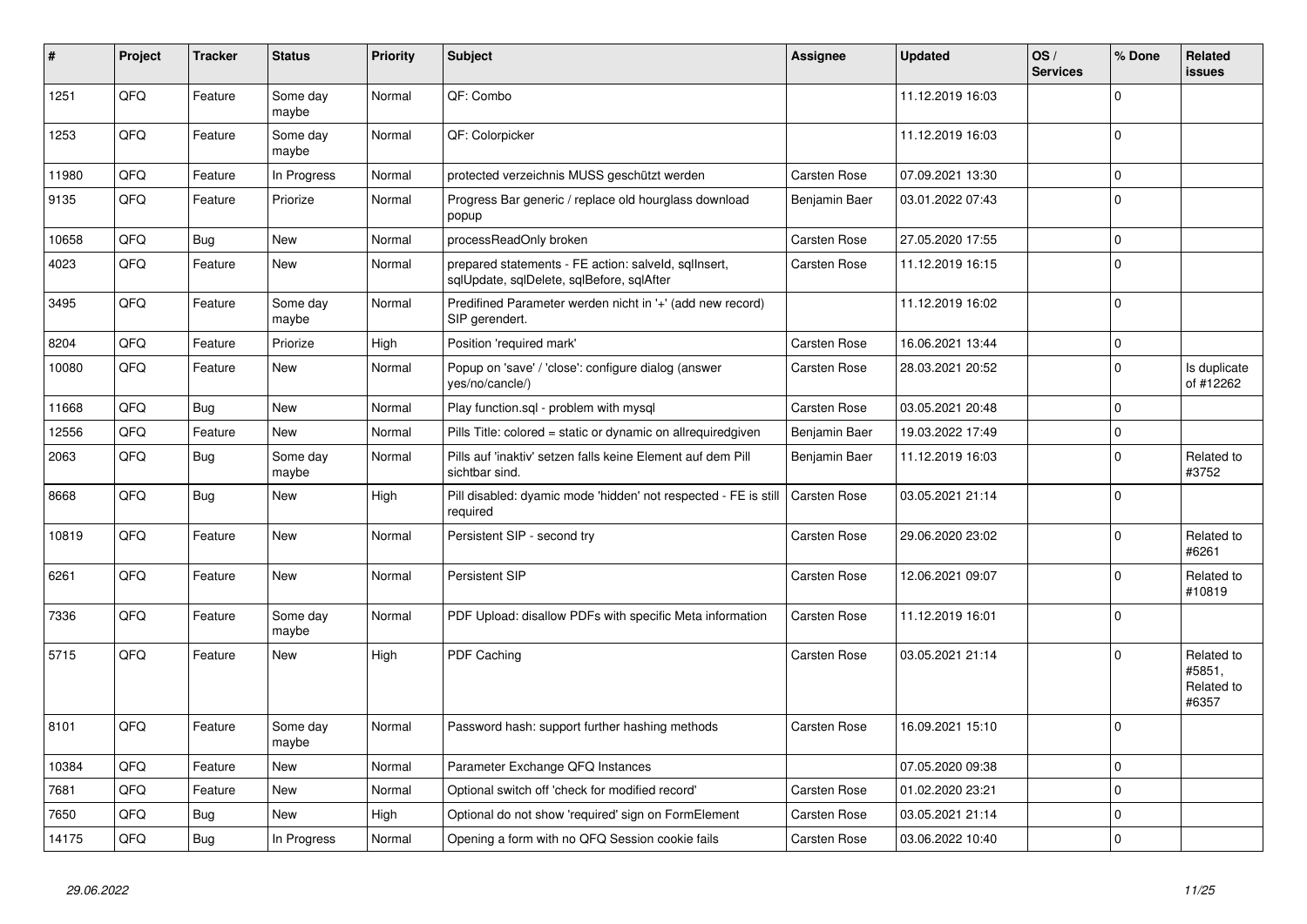| #     | Project | <b>Tracker</b> | <b>Status</b>     | <b>Priority</b> | Subject                                                                                               | Assignee       | <b>Updated</b>   | OS/<br><b>Services</b> | % Done              | Related<br>issues                             |
|-------|---------|----------------|-------------------|-----------------|-------------------------------------------------------------------------------------------------------|----------------|------------------|------------------------|---------------------|-----------------------------------------------|
| 7685  | QFQ     | <b>Bug</b>     | New               | Normal          | Open FormElement from QFQ error message and save<br>modified record: error about missing {{formId:F}} | Carsten Rose   | 01.02.2020 23:22 |                        | $\mathbf 0$         |                                               |
| 10011 | QFQ     | Feature        | Priorize          | Normal          | Offer new STORE_TYPO3 Variable 'beUser', 'beEmail'                                                    | Carsten Rose   | 08.05.2021 09:51 |                        | $\mathbf 0$         | Related to<br>#10012,<br>Related to<br>#12511 |
| 14090 | QFQ     | Feature        | <b>New</b>        | Normal          | Nützliche _script funktionen                                                                          | Carsten Rose   | 28.05.2022 11:03 |                        | $\mathbf 0$         |                                               |
| 12133 | QFQ     | Bug            | New               | Normal          | NPM, phpSpreadSheet aktualisieren                                                                     | Carsten Rose   | 15.03.2021 09:04 |                        | $\mathbf 0$         |                                               |
| 3613  | QFQ     | Bug            | Some day<br>maybe | Normal          | note /note unchecked -> note div (col-md) wird weiterhin<br>gerendert                                 | Elias Villiger | 01.02.2020 23:19 |                        | 100                 |                                               |
| 4546  | QFQ     | <b>Bug</b>     | Some day<br>maybe | Normal          | NH: SIP storage is destroyed                                                                          |                | 01.02.2020 23:20 |                        | $\mathbf 0$         |                                               |
| 5782  | QFQ     | Feature        | New               | Normal          | NextCloud API                                                                                         | Carsten Rose   | 01.02.2020 10:02 |                        | $\mathbf{0}$        |                                               |
| 7229  | QFQ     | Feature        | Some day<br>maybe | Normal          | New FormElement.type: Button                                                                          |                | 01.02.2021 12:32 |                        | $\mathbf 0$         |                                               |
| 4446  | QFQ     | Feature        | Some day<br>maybe | Normal          | New FE get same feldContainerId as last modifed FE                                                    |                | 01.02.2020 23:20 |                        | $\mathbf 0$         |                                               |
| 6084  | QFQ     | Feature        | Some day<br>maybe | Normal          | New escape type: 'D' - convert date                                                                   |                | 01.02.2020 23:19 |                        | $\mathbf 0$         |                                               |
| 6437  | QFQ     | Feature        | <b>New</b>        | Normal          | Neuer Mode Button bei FormElementen                                                                   | Carsten Rose   | 01.02.2020 23:21 |                        | $\mathbf 0$         | Related to<br>#9668,<br>Blocked by<br>#9678   |
| 12023 | QFQ     | Feature        | New               | Normal          | MySQL Stored Precdure: QDECODESPECIALCHAR()                                                           | Carsten Rose   | 16.02.2021 11:16 |                        | $\mathbf 0$         | Related to<br>#12022                          |
| 11667 | QFQ     | Bug            | New               | Normal          | MySQL mariadb-server-10.3: Incorrect datetime value                                                   | Carsten Rose   | 03.05.2021 20:48 |                        | $\mathbf 0$         |                                               |
| 9579  | QFQ     | Feature        | Some day<br>maybe | Normal          | Multiform with Process Row                                                                            | Carsten Rose   | 11.12.2019 16:01 |                        | $\mathbf 0$         |                                               |
| 11695 | QFQ     | <b>Bug</b>     | New               | Normal          | MultiForm required FE Error                                                                           | Carsten Rose   | 04.12.2020 13:34 |                        | $\mathbf 0$         |                                               |
| 5695  | QFQ     | Feature        | In Progress       | Normal          | Multiform                                                                                             | Carsten Rose   | 02.01.2021 18:38 |                        | $\mathbf 0$         |                                               |
| 12325 | QFQ     | Bug            | Priorize          | Normal          | MultiDB form.dblndex not working for report syntax                                                    | Carsten Rose   | 07.09.2021 13:37 |                        | $\Omega$            | Related to<br>#12145,<br>Related to<br>#12314 |
| 10714 | QFQ     | Feature        | New               | Normal          | multi Table Form                                                                                      | Carsten Rose   | 16.03.2021 18:44 |                        | $\mathsf{O}\xspace$ |                                               |
| 7602  | QFQ     | Feature        | ToDo              | High            | Multi Select: with checkboxes                                                                         | Benjamin Baer  | 22.03.2022 09:07 |                        | $\mathsf{O}\xspace$ |                                               |
| 11516 | QFQ     | Feature        | New               | Normal          | Multi Page Form (Previous/Next Buttons)                                                               | Carsten Rose   | 16.03.2021 17:52 |                        | $\mathbf 0$         |                                               |
| 4365  | QFQ     | Feature        | Some day<br>maybe | Normal          | Multi Language: new way of config                                                                     | Carsten Rose   | 01.02.2020 23:20 |                        | $\mathbf 0$         |                                               |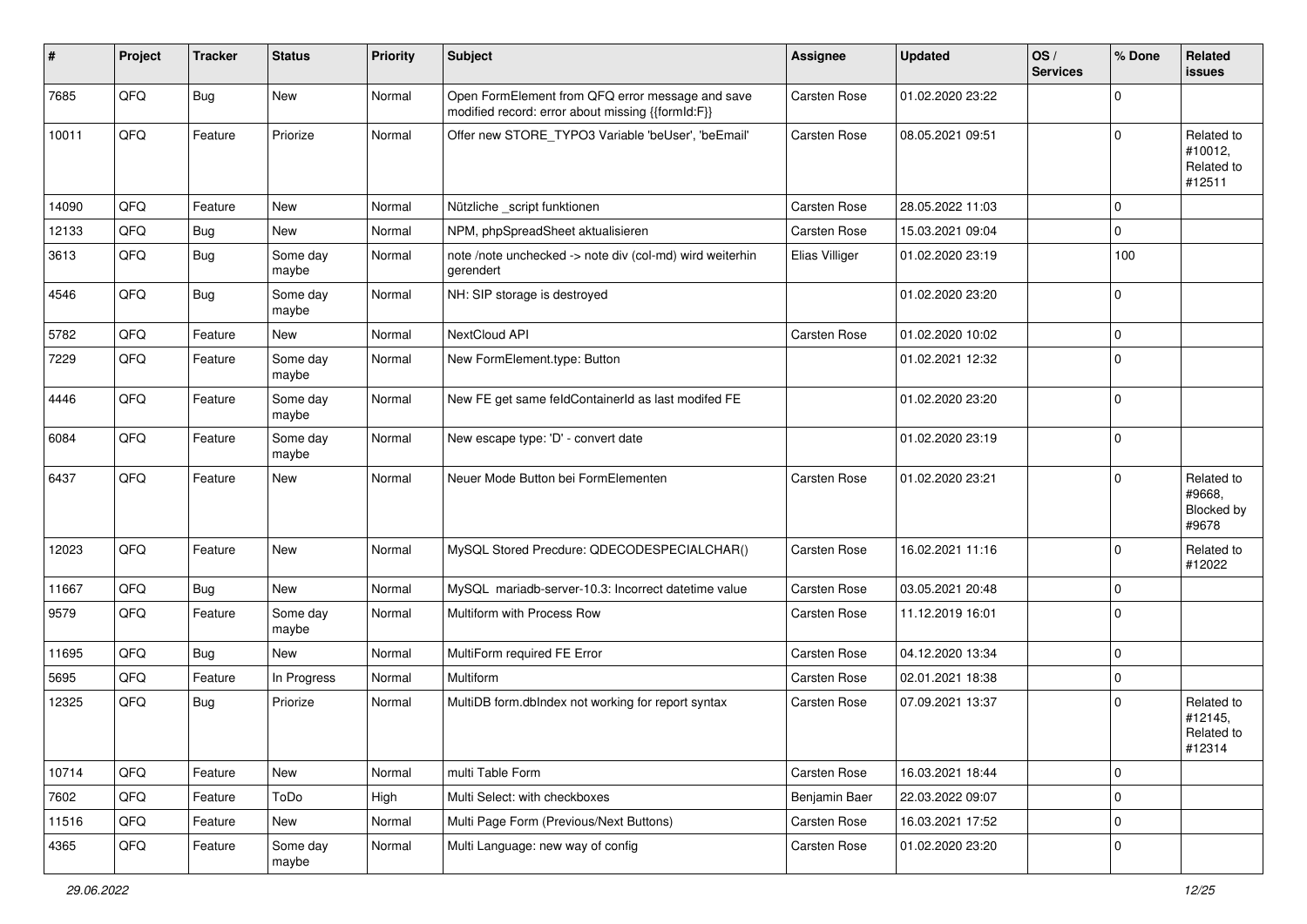| #     | Project | <b>Tracker</b> | <b>Status</b>     | <b>Priority</b> | <b>Subject</b>                                                                           | <b>Assignee</b>     | <b>Updated</b>   | OS/<br><b>Services</b> | % Done         | Related<br><b>issues</b>                                             |
|-------|---------|----------------|-------------------|-----------------|------------------------------------------------------------------------------------------|---------------------|------------------|------------------------|----------------|----------------------------------------------------------------------|
| 13330 | QFQ     | Feature        | In Progress       | Normal          | Multi Form: Upload                                                                       | Carsten Rose        | 07.11.2021 12:40 |                        | 50             | Related to<br>#9706                                                  |
| 13332 | QFQ     | Bug            | <b>New</b>        | Normal          | Multi Form: Required Felder werden visuell nicht markiert.                               | Carsten Rose        | 19.03.2022 17:47 |                        | $\overline{0}$ |                                                                      |
| 13331 | QFQ     | Bug            | <b>New</b>        | Normal          | Multi Form: Clear Icon misplaced                                                         | Carsten Rose        | 19.03.2022 17:47 |                        | $\overline{0}$ |                                                                      |
| 10508 | QFQ     | Bug            | New               | High            | Multi Form broken on Multi DB Instance                                                   | Carsten Rose        | 03.05.2021 21:12 |                        | 0              |                                                                      |
| 9706  | QFQ     | Feature        | <b>New</b>        | Normal          | Multi File Upload (hidden template group)                                                | Carsten Rose        | 01.02.2020 23:22 |                        | $\overline{0}$ | Related to<br>#7521,<br>Related to<br>#5562,<br>Related to<br>#13330 |
| 5459  | QFQ     | Bug            | <b>New</b>        | High            | Multi DB: spread system tables between 'QFQ' and<br>'Data'-DB                            | <b>Carsten Rose</b> | 03.05.2021 21:14 |                        | 0              | Related to<br>#4720                                                  |
| 10015 | QFQ     | Feature        | Priorize          | Normal          | Monospace in Textarea                                                                    | Carsten Rose        | 03.02.2020 13:40 |                        | 0              |                                                                      |
| 6765  | QFQ     | Feature        | <b>New</b>        | Normal          | Moeglichkeit via QFQ eigene Logs zu schreiben                                            | Carsten Rose        | 01.02.2020 23:21 |                        | 0              |                                                                      |
| 3646  | QFQ     | Feature        | Some day<br>maybe | Normal          | Moeglichkeit HTML Tags in Reports auszugeben (zu<br>enkodieren: htmlspecialchars)        |                     | 11.12.2019 16:02 |                        | $\overline{0}$ | Related to<br>#14320                                                 |
| 4626  | QFQ     | Feature        | Some day<br>maybe | Normal          | Mobile View: 'classBody=qfq-form-right' makes no sense                                   |                     | 01.02.2020 23:20 |                        | $\overline{0}$ |                                                                      |
| 11523 | QFQ     | Feature        | New               | Normal          | Mit dynamic Update erkennen, ob Upload gemacht wurde                                     | <b>Carsten Rose</b> | 13.11.2020 15:07 |                        | 0              | Related to<br>#9533                                                  |
| 4027  | QFQ     | Feature        | Some day<br>maybe | Normal          | Missing: orange 'check' / 'bullet'                                                       |                     | 11.12.2019 16:03 |                        | $\overline{0}$ |                                                                      |
| 12039 | QFQ     | Feature        | <b>New</b>        | Normal          | Missing htmlSpecialChar() in pre processing on form submit                               |                     | 18.02.2021 00:09 |                        | $\overline{0}$ | Related to<br>#14320                                                 |
| 7104  | QFQ     | Feature        | Some day<br>maybe | Normal          | Manual: hint about escaping if '\r' appears in mail body                                 |                     | 11.12.2019 16:01 |                        | 0              |                                                                      |
| 4440  | QFQ     | Feature        | Some day<br>maybe | Normal          | Manual.rst: explain how to. expand PHP Session to 4h                                     |                     | 11.12.2019 16:02 |                        | $\overline{0}$ |                                                                      |
| 10014 | QFQ     | Feature        | <b>New</b>        | Normal          | Manual.rst: describe behaviour and process order of<br>fillStoreVar, slaveId, sqlBefore, | Carsten Rose        | 01.02.2020 22:31 |                        | $\overline{0}$ |                                                                      |
| 9208  | QFQ     | Feature        | <b>New</b>        | Normal          | Manage 'recent' records                                                                  | Carsten Rose        | 01.02.2020 23:22 |                        | 0              |                                                                      |
| 11747 | QFQ     | Feature        | <b>New</b>        | Normal          | Maintenance Page with Redirect                                                           | Carsten Rose        | 03.05.2021 20:47 |                        | 0              | Related to<br>#11741                                                 |
| 2084  | QFQ     | Feature        | Some day<br>maybe | Normal          | Mailto mit encryption: Subrecord                                                         | Carsten Rose        | 11.12.2019 16:03 |                        | $\pmb{0}$      | Related to<br>#2082                                                  |
| 5455  | QFQ     | Feature        | Some day<br>maybe | Normal          | Mail Redirects grld abhaengig                                                            |                     | 01.02.2020 23:20 |                        | 0              |                                                                      |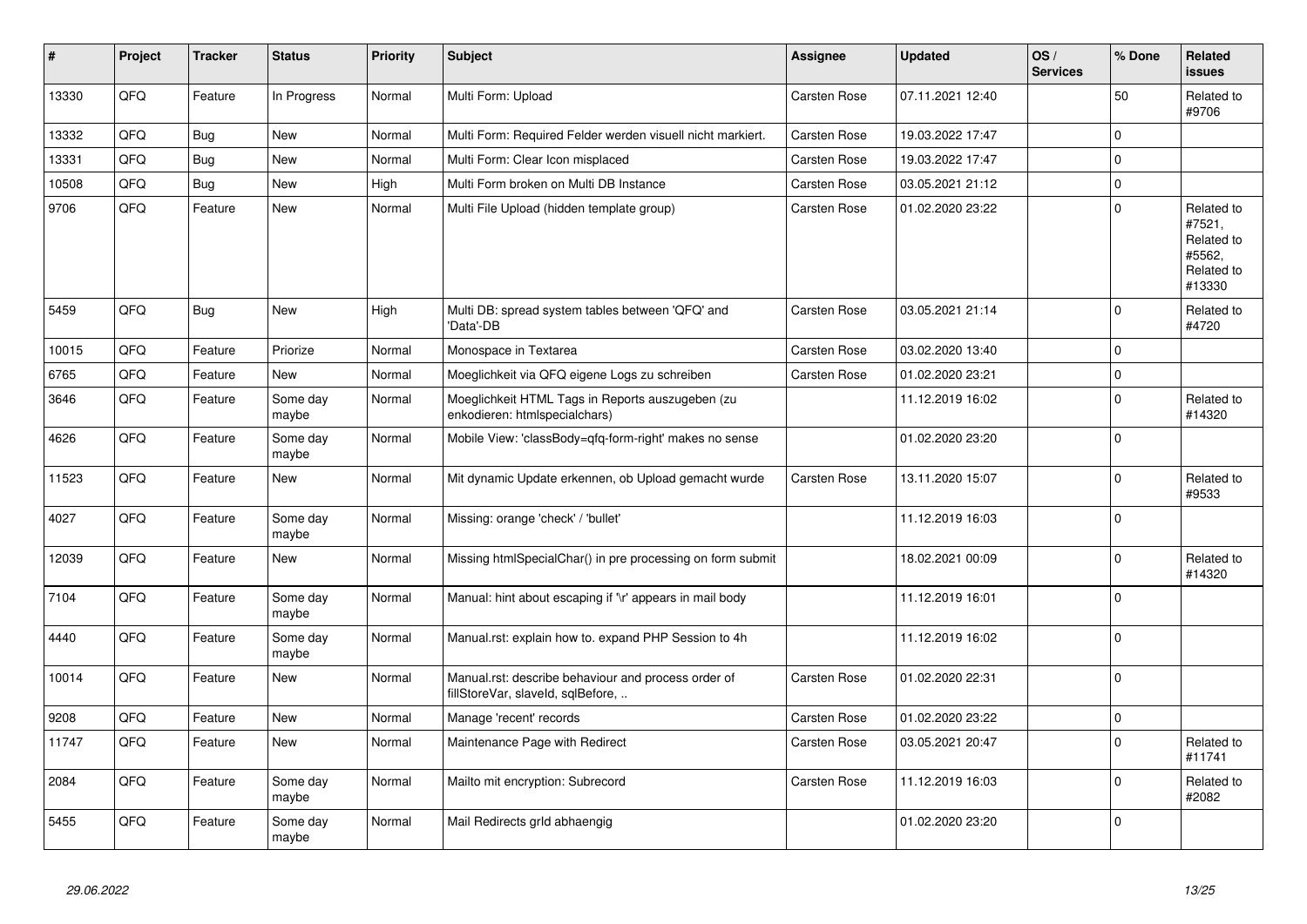| #     | Project | <b>Tracker</b> | <b>Status</b>     | <b>Priority</b> | Subject                                                                                                | <b>Assignee</b> | <b>Updated</b>   | OS/<br><b>Services</b> | % Done      | Related<br><b>issues</b>                                              |
|-------|---------|----------------|-------------------|-----------------|--------------------------------------------------------------------------------------------------------|-----------------|------------------|------------------------|-------------|-----------------------------------------------------------------------|
| 4974  | QFQ     | Feature        | Some day<br>maybe | Normal          | Long polling - inform all listening clients of changes                                                 |                 | 11.12.2019 16:02 |                        | $\Omega$    |                                                                       |
| 3504  | QFQ     | Feature        | New               | Normal          | Logging: welche Action FEs werden wann wie ausgefuehrt                                                 | Carsten Rose    | 01.02.2020 23:21 |                        | $\mathbf 0$ | Related to<br>#5458,<br>Related to<br>#4092                           |
| 5852  | QFQ     | Feature        | Some day<br>maybe | Normal          | Logging: mail.log / sql.log - im FE anzeigen und via AJAX<br>aktualisieren                             | Carsten Rose    | 01.02.2020 23:19 |                        | $\Omega$    | Related to<br>#5885                                                   |
| 2361  | QFQ     | Feature        | <b>New</b>        | Normal          | Logging wer/wann/wo welches Formular aufgerufen hat                                                    | Carsten Rose    | 11.12.2019 16:15 |                        | $\Omega$    | Related to<br>#4432,<br>Related to<br>#7480                           |
| 9777  | QFQ     | Feature        | <b>New</b>        | Normal          | Logging QFQ Variables                                                                                  | Carsten Rose    | 16.12.2019 17:17 |                        | $\mathbf 0$ |                                                                       |
| 4439  | QFQ     | Feature        | Some day<br>maybe | Normal          | Log: report all actions fired by an FE Element, incl. the<br>original directive (slaveld, sqllnsert, ) |                 | 01.02.2020 23:20 |                        | $\mathbf 0$ | Related to<br>#4432,<br>Related to<br>#5458                           |
| 4433  | QFQ     | Feature        | Some day<br>maybe | Normal          | Log when SIP will be destroyed by QFQ for any (security)<br>reason                                     |                 | 01.02.2020 23:20 |                        | $\Omega$    | Related to<br>#4432,<br>Related to<br>#5458                           |
| 12490 | QFQ     | Feature        | New               | Normal          | Loading Plugins in QFQ - see what tinymce does. (lazy<br>loading)                                      | Benjamin Baer   | 08.06.2022 10:37 |                        | $\Omega$    | Related to<br>#12611,<br>Related to<br>#10013,<br>Related to<br>#7732 |
| 8702  | QFQ     | Feature        | New               | Normal          | Load Record which is locked: missing user info                                                         | Carsten Rose    | 11.12.2019 16:16 |                        | $\Omega$    | Related to<br>#9789                                                   |
| 3617  | QFQ     | Feature        | Some day<br>maybe | Normal          | Load javascripts at bottom                                                                             |                 | 11.12.2019 16:02 |                        | $\mathbf 0$ |                                                                       |
| 10569 | QFQ     | Feature        | Priorize          | Normal          | link _blank more safe                                                                                  | Enis Nuredini   | 25.03.2022 12:44 |                        | $\mathbf 0$ |                                                                       |
| 6566  | QFQ     | Bug            | Priorize          | Normal          | Link Function 'delete': provided parameter missing on page<br>reload                                   | Benjamin Baer   | 03.01.2022 08:08 |                        | $\Omega$    |                                                                       |
| 3457  | QFQ     | Feature        | Some day<br>maybe | Normal          | LDAP: concat multi values to one single entry                                                          | Carsten Rose    | 11.12.2019 16:02 |                        | $\mathbf 0$ |                                                                       |
| 14371 | QFO     | Feature        | Priorize          | Normal          | <b>LDAP via REPORT</b>                                                                                 | Carsten Rose    | 19.06.2022 16:37 |                        | $\mathbf 0$ |                                                                       |
| 10593 | QFQ     | Feature        | New               | Normal          | label2: text behind input element                                                                      | Carsten Rose    | 16.05.2020 10:57 |                        | $\mathbf 0$ |                                                                       |
| 10443 | QFQ     | Feature        | In Progress       | Normal          | Konzept_api / _live                                                                                    | Carsten Rose    | 07.05.2020 09:39 |                        | $\mathbf 0$ |                                                                       |
| 1946  | QFQ     | Feature        | Some day<br>maybe | Normal          | Kontrolle ob der ReadOnly Modus bei den<br>Formularelementen korrekt implementiert ist                 | Carsten Rose    | 11.12.2019 16:03 |                        | $\mathbf 0$ |                                                                       |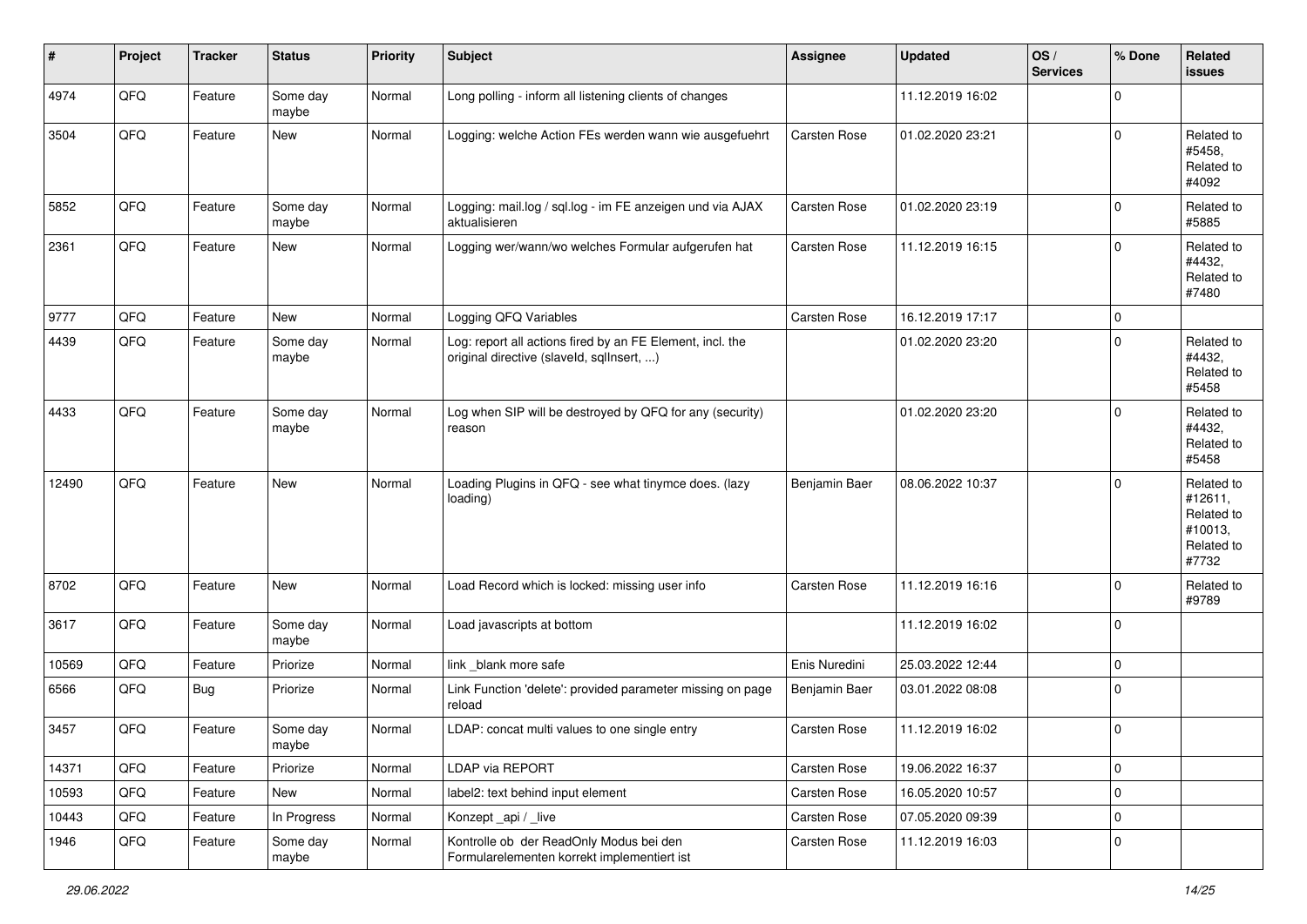| $\vert$ # | Project | <b>Tracker</b> | <b>Status</b>     | <b>Priority</b> | <b>Subject</b>                                                                                           | <b>Assignee</b> | <b>Updated</b>   | OS/<br><b>Services</b> | % Done      | Related<br><b>issues</b>                                                |
|-----------|---------|----------------|-------------------|-----------------|----------------------------------------------------------------------------------------------------------|-----------------|------------------|------------------------|-------------|-------------------------------------------------------------------------|
| 1510      | QFQ     | Feature        | Some day<br>maybe | Normal          | jquery von google laden, falls das nicht geht lokal                                                      |                 | 11.12.2019 16:03 |                        | $\Omega$    |                                                                         |
| 7732      | QFQ     | Feature        | Some day<br>maybe | Normal          | Javascript: Lazy Loading der add on libs                                                                 | Benjamin Baer   | 08.06.2022 10:38 |                        | $\mathbf 0$ | Related to<br>#12611,<br>Related to<br>#12490,<br>Related to<br>#10013  |
| 4259      | QFQ     | Feature        | Some day<br>maybe | Normal          | Instant trigger a cron job                                                                               | Carsten Rose    | 11.12.2019 16:03 |                        | $\Omega$    |                                                                         |
| 7522      | QFQ     | Feature        | Priorize          | Normal          | Inserting default index.html to folder (Avoid Apache<br>Indexing)                                        | Carsten Rose    | 01.02.2020 10:13 |                        | $\Omega$    |                                                                         |
| 12630     | QFQ     | Feature        | In Progress       | Normal          | Input: date[time]: min / max values                                                                      | Enis Nuredini   | 20.06.2022 18:31 |                        | $\Omega$    | Related to<br>#10096,<br>Related to<br>#14302,<br>Related to<br>#14303  |
| 7965      | QFQ     | Feature        | Priorize          | Normal          | Input type 'text' with visual format - currency                                                          | Benjamin Baer   | 03.01.2022 07:45 |                        | $\mathbf 0$ |                                                                         |
| 9517      | QFQ     | Feature        | In Progress       | High            | Input multiple tags with typeahead                                                                       | Carsten Rose    | 03.05.2021 21:14 |                        | 40          | Related to<br>#10150                                                    |
| 9834      | QFQ     | Bug            | Priorize          | Normal          | Input elements with tag 'disabled' are missing on<br>form-submit: server option 'processReadOnly' broken | Carsten Rose    | 07.12.2021 16:43 |                        | $\Omega$    | Related to<br>#9691,<br>Related to<br>#5305, Has<br>duplicate<br>#12331 |
| 11036     | QFQ     | Feature        | Some day<br>maybe | Normal          | inline report editor permissions                                                                         | Carsten Rose    | 16.09.2021 15:09 |                        | 0           | Related to<br>#11323                                                    |
| 14305     | QFQ     | Bug            | <b>New</b>        | Normal          | Inline Report editing does not create history entries                                                    | Carsten Rose    | 10.06.2022 11:55 |                        | 0           |                                                                         |
| 2950      | QFQ     | Feature        | Some day<br>maybe | Normal          | Inhalt QFQ Records als File                                                                              |                 | 11.12.2019 16:03 |                        | $\Omega$    |                                                                         |
| 4659      | QFQ     | <b>Bug</b>     | Some day<br>maybe | Normal          | infoButtonExtra                                                                                          | Carsten Rose    | 01.02.2020 23:20 |                        | $\Omega$    |                                                                         |
| 14091     | QFQ     | Bug            | <b>New</b>        | Normal          | inconsistent template path for twig                                                                      | Carsten Rose    | 19.04.2022 18:36 |                        | $\mathbf 0$ |                                                                         |
| 7453      | QFQ     | Feature        | Some day<br>maybe | Normal          | import / export forms QFQ                                                                                | Carsten Rose    | 16.09.2021 15:10 |                        | 0           |                                                                         |
| 12513     | QFQ     | Bug            | New               | High            | Implement server side check of maxlength                                                                 | Carsten Rose    | 07.12.2021 17:19 |                        | 0           |                                                                         |
| 7660      | QFQ     | Feature        | New               | Normal          | IMAP: import mails to DB, move / delete mails                                                            | Carsten Rose    | 01.02.2020 09:52 |                        | 0           |                                                                         |
| 8217      | QFQ     | Feature        | New               | Normal          | if-elseif-else construct                                                                                 | Carsten Rose    | 16.03.2021 18:41 |                        | $\mathbf 0$ | Related to<br>#10716                                                    |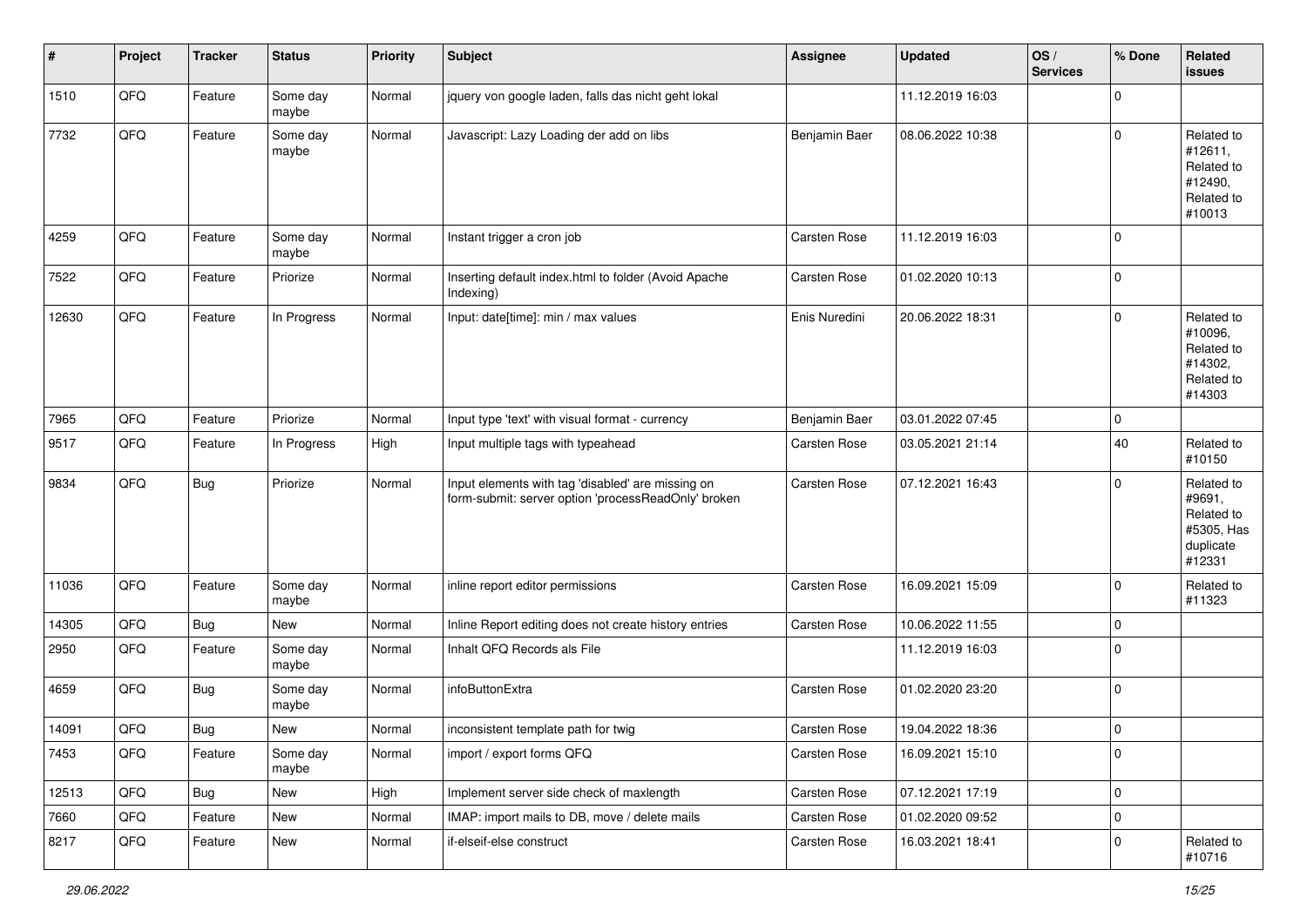| ∦     | Project | <b>Tracker</b> | <b>Status</b>     | <b>Priority</b> | <b>Subject</b>                                                                             | <b>Assignee</b> | <b>Updated</b>   | OS/<br><b>Services</b> | % Done      | Related<br>issues                            |
|-------|---------|----------------|-------------------|-----------------|--------------------------------------------------------------------------------------------|-----------------|------------------|------------------------|-------------|----------------------------------------------|
| 12480 | QFQ     | Feature        | <b>New</b>        | Normal          | If QFQ upgrade is running, block further request                                           | Carsten Rose    | 03.05.2021 20:45 |                        | $\Omega$    |                                              |
| 11347 | QFQ     | Bug            | Feedback          | Normal          | If Bedingungen funktionieren nicht korrekt                                                 | Christoph Fuchs | 21.03.2021 20:37 |                        | 0           |                                              |
| 11702 | QFQ     | Feature        | <b>New</b>        | Normal          | HTML Special Char makes no sense for 'allbut' if '&' is<br>forbidden                       | Carsten Rose    | 07.12.2021 16:35 |                        | $\Omega$    | Related to<br>#5112,<br>Related to<br>#14320 |
| 9126  | QFQ     | Bug            | Some day<br>maybe | Normal          | hidden Form elements are present in page source                                            |                 | 02.01.2021 18:41 |                        | $\Omega$    |                                              |
| 14283 | QFQ     | Bug            | Priorize          | Normal          | HEIC / HEIF convert doesn't trigger                                                        | Carsten Rose    | 19.06.2022 16:37 |                        | $\mathbf 0$ |                                              |
| 10095 | QFQ     | Feature        | Some day<br>maybe | Normal          | Generic Gitlab Integration into QFQ                                                        | Carsten Rose    | 16.09.2021 15:10 |                        | $\Omega$    |                                              |
| 9900  | QFQ     | Feature        | Priorize          | Normal          | Generic API Call: tt-content record >> JSON                                                | Carsten Rose    | 01.02.2020 10:13 |                        | 0           |                                              |
| 6515  | QFQ     | Feature        | Some day<br>maybe | Normal          | Formular: Felder dynamisch ein/ausblenden                                                  |                 | 11.12.2019 16:02 |                        | $\Omega$    |                                              |
| 9898  | QFQ     | Bug            | Feedback          | Normal          | Formular trotz Timeout gespeichert                                                         | Benjamin Baer   | 01.02.2020 15:56 |                        | 0           |                                              |
| 3570  | QFQ     | <b>Bug</b>     | Some dav<br>maybe | High            | Formular mit prmitnew permitEdit=Always wird nicht<br>aufgerufen (ist leer)                | Carsten Rose    | 03.05.2021 21:14 |                        | $\Omega$    |                                              |
| 8891  | QFQ     | Bug            | <b>New</b>        | High            | formSubmitLog: do not log passwords                                                        | Enis Nuredini   | 25.03.2022 09:06 |                        | $\mathbf 0$ |                                              |
| 6609  | QFQ     | Feature        | New               | Normal          | Formlet: JSON API erweitern                                                                | Carsten Rose    | 01.02.2020 23:21 |                        | 50          |                                              |
| 6602  | QFQ     | Feature        | <b>New</b>        | Normal          | Formlet: in Report auf Mausklick ein mini-form oeffnen                                     | Carsten Rose    | 11.12.2019 16:16 |                        | 0           |                                              |
| 9548  | QFQ     | Feature        | Feedback          | High            | FormElement: Pattern mismatch - optional report only on<br>focus lost                      | Benjamin Baer   | 03.05.2021 21:14 |                        | $\Omega$    |                                              |
| 10322 | QFQ     | Bug            | New               | Normal          | FormElement / Radio: missing column 'enum' >> FE not<br>reported                           | Carsten Rose    | 07.05.2020 09:37 |                        | $\mathbf 0$ |                                              |
| 7890  | QFQ     | Bug            | New               | Normal          | FormElement 'required': extraButtonInfo not aligned                                        | Carsten Rose    | 11.06.2021 21:17 |                        | $\mathbf 0$ | Related to<br>#11517                         |
| 8034  | QFQ     | Feature        | Priorize          | Normal          | FormElement 'data': 22.22.2222 should not be accepted                                      | Carsten Rose    | 01.02.2020 10:13 |                        | 0           |                                              |
| 4008  | QFQ     | Bug            | Some day<br>maybe | Normal          | FormElemen.type=sendmail: wrong 'TO' if 'real<br>name <rea@mail.to>' is used</rea@mail.to> | Carsten Rose    | 11.12.2019 16:03 |                        | $\Omega$    |                                              |
| 14395 | QFQ     | Support        | <b>New</b>        | Normal          | FormEditor: Virtual table columns                                                          | Enis Nuredini   | 21.06.2022 16:09 |                        | 0           |                                              |
| 7290  | QFQ     | Feature        | Priorize          | Normal          | FormEditor: title as textarea if LEN(title)>60                                             | Carsten Rose    | 01.02.2020 10:13 |                        | $\Omega$    | Blocked by<br>#7682                          |
| 14290 | QFQ     | Feature        | Priorize          | Normal          | FormEditor: Show Table Definition                                                          | Carsten Rose    | 19.06.2022 16:37 |                        | $\mathbf 0$ |                                              |
| 8083  | QFQ     | <b>Bug</b>     | New               | High            | FormEditor: primary table list does not respect<br>'indexDb={{indexData:Y}}'               | Carsten Rose    | 03.05.2021 21:14 |                        | $\Omega$    | Has<br>duplicate<br>#6678                    |
| 3350  | QFQ     | Feature        | Some day<br>maybe | Normal          | FormEditor: Hilfetext hinter 'checktype'                                                   | Carsten Rose    | 11.12.2019 16:02 |                        | 0           |                                              |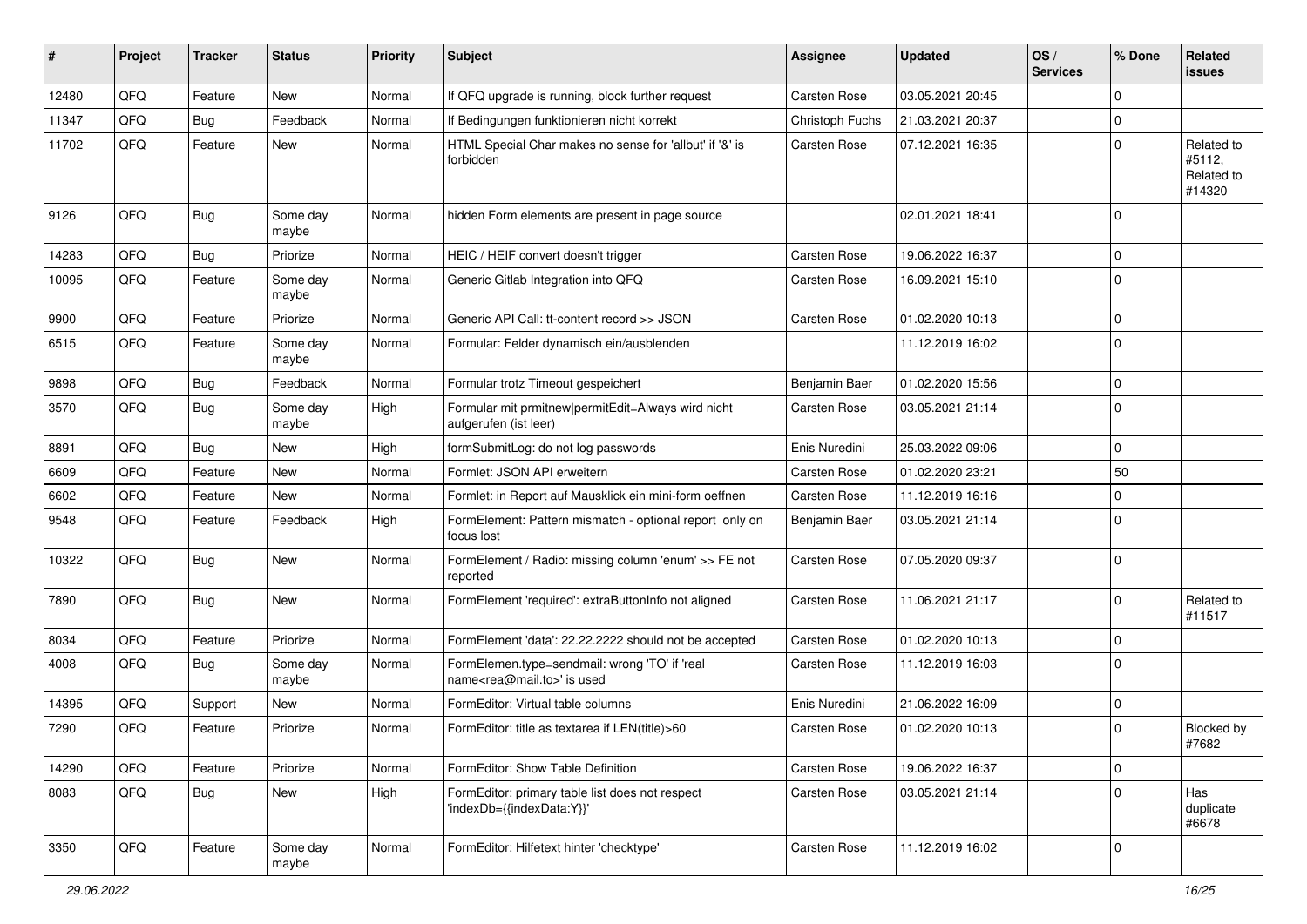| #     | Project | <b>Tracker</b> | <b>Status</b>     | <b>Priority</b> | Subject                                                                                                                                             | Assignee            | <b>Updated</b>   | OS/<br><b>Services</b> | % Done      | Related<br>issues                            |
|-------|---------|----------------|-------------------|-----------------|-----------------------------------------------------------------------------------------------------------------------------------------------------|---------------------|------------------|------------------------|-------------|----------------------------------------------|
| 9537  | QFQ     | Feature        | <b>New</b>        | Normal          | FormEditor: Edit fieldset in FrontEnd                                                                                                               | Carsten Rose        | 01.02.2020 23:22 |                        | $\Omega$    |                                              |
| 3877  | QFQ     | Feature        | Some day<br>maybe | Normal          | FormEditor: die Felder die aktuell nicht gebraucht werden<br>nur auf readonly/disabled setzen (nicht ausblenden > das<br>irritiert.                 | Carsten Rose        | 11.12.2019 16:03 |                        | $\Omega$    |                                              |
| 6998  | QFQ     | Feature        | Priorize          | Normal          | Form: with debug=on show column information as tooltip of<br>column label                                                                           | Carsten Rose        | 01.02.2020 10:13 |                        | $\mathbf 0$ |                                              |
| 7278  | QFQ     | Feature        | Some day<br>maybe | Normal          | Form: Wert vordefinieren der immer gesetzt wird                                                                                                     |                     | 02.05.2021 09:27 |                        | $\Omega$    |                                              |
| 12468 | QFQ     | <b>Bug</b>     | <b>New</b>        | Urgent          | Form: update Form.title after save                                                                                                                  | <b>Carsten Rose</b> | 03.05.2021 21:12 |                        | $\Omega$    |                                              |
| 12156 | QFQ     | Feature        | <b>New</b>        | Normal          | Form: Optional disable 'leave page'                                                                                                                 |                     | 03.05.2021 20:45 |                        | $\Omega$    |                                              |
| 4443  | QFQ     | Feature        | Some day<br>maybe | Normal          | Form: multiple secondary tables                                                                                                                     |                     | 01.02.2020 23:20 |                        | $\Omega$    |                                              |
| 6289  | QFQ     | Feature        | <b>New</b>        | Normal          | Form: Log                                                                                                                                           | <b>Carsten Rose</b> | 01.02.2020 23:21 |                        | $\Omega$    |                                              |
| 3708  | QFQ     | Feature        | Some day<br>maybe | Normal          | Form: input - 'specialchars', 'none'  gewisse tags<br>erlauben, andere verbieten                                                                    | Carsten Rose        | 11.12.2019 16:02 |                        | $\Omega$    | Related to<br>#14320                         |
| 9773  | QFQ     | <b>Bug</b>     | <b>New</b>        | Normal          | form.parameter.formModeGlobal=requiredOff                                                                                                           | <b>Carsten Rose</b> | 01.02.2020 15:56 |                        | $\mathbf 0$ |                                              |
| 9668  | QFQ     | Feature        | Priorize          | Normal          | Form.mode: rename 'hidden' to 'hide'                                                                                                                | <b>Carsten Rose</b> | 05.05.2021 22:14 |                        | $\Omega$    | Related to<br>#6437                          |
| 12581 | QFQ     | <b>Bug</b>     | <b>New</b>        | Normal          | Form forward=close: Record 'new' in new browser tab ><br>save (& close) >> Form is not reloaded with new created<br>record id and stays in mode=new | Carsten Rose        | 19.03.2022 17:48 |                        | $\Omega$    |                                              |
| 5983  | QFQ     | Feature        | Some day<br>maybe | Normal          | Form Submit (save & update): normalize date/-time FE                                                                                                | Carsten Rose        | 01.02.2020 23:19 |                        | $\Omega$    |                                              |
| 14245 | QFQ     | Bug            | <b>New</b>        | Normal          | Form Save Btn bleibt disabled wenn Datumsfeld über<br>Datepicker geändert                                                                           | Enis Nuredini       | 27.05.2022 13:45 |                        | $\Omega$    | Related to<br>#13689                         |
| 5557  | QFQ     | <b>Bug</b>     | Some day<br>maybe | Normal          | Form load: STORE_RECORD filled, but should be empty                                                                                                 | Carsten Rose        | 01.02.2020 23:19 |                        | $\Omega$    |                                              |
| 13572 | QFQ     | Feature        | Feedback          | Normal          | Form Load: misleading error message on trying to load non<br>existent primary record                                                                | Enis Nuredini       | 16.05.2022 23:16 |                        | 100         |                                              |
| 14322 | QFQ     | <b>Bug</b>     | <b>New</b>        | Normal          | Form Load: by default no scroll (save & close should be<br>visible)                                                                                 | Enis Nuredini       | 15.06.2022 14:12 |                        | $\Omega$    | Related to<br>#14321,<br>Related to<br>#6232 |
| 12315 | QFQ     | Feature        | Some day<br>maybe | Normal          | Form History (Diffs) / Backups                                                                                                                      | Carsten Rose        | 16.09.2021 15:10 |                        | $\Omega$    |                                              |
| 11322 | QFQ     | Feature        | Some day<br>maybe | Normal          | Form Element JSON - (multiline parameter field)                                                                                                     | Carsten Rose        | 16.09.2021 15:10 |                        | $\Omega$    |                                              |
| 4756  | QFQ     | Bug            | New               | Normal          | Form dirty even nothing changes                                                                                                                     | <b>Carsten Rose</b> | 11.12.2019 16:16 |                        | $\mathbf 0$ |                                              |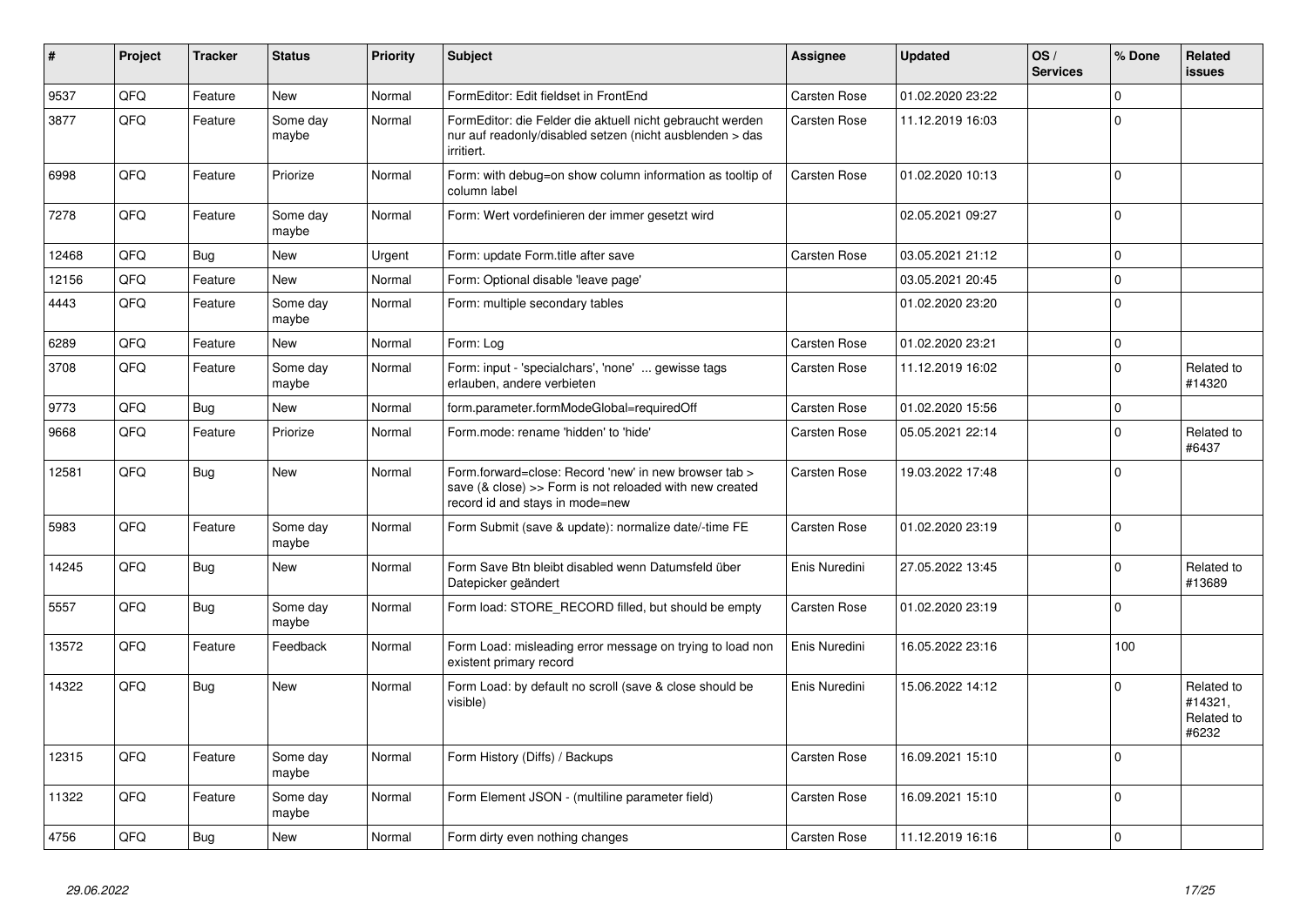| #     | Project | <b>Tracker</b> | <b>Status</b>     | <b>Priority</b> | <b>Subject</b>                                                                                                                                           | Assignee            | <b>Updated</b>   | OS/<br><b>Services</b> | % Done      | Related<br><b>issues</b>                                                    |
|-------|---------|----------------|-------------------|-----------------|----------------------------------------------------------------------------------------------------------------------------------------------------------|---------------------|------------------|------------------------|-------------|-----------------------------------------------------------------------------|
| 9602  | QFQ     | Feature        | New               | Normal          | Form definition as JSON                                                                                                                                  | Carsten Rose        | 01.02.2020 23:21 |                        | $\Omega$    | Related to<br>#9600                                                         |
| 12262 | QFQ     | Feature        | ToDo              | Normal          | Form buttons on top: more customable                                                                                                                     | Enis Nuredini       | 17.06.2022 10:44 |                        | $\Omega$    | Related to<br>#13945, Has<br>duplicate<br>#4046, Has<br>duplicate<br>#10080 |
| 11716 | QFQ     | Feature        | <b>New</b>        | Normal          | Form an beliebiger Stelle im Report anzeigen                                                                                                             |                     | 09.12.2020 09:47 |                        | $\Omega$    |                                                                             |
| 10763 | QFQ     | Feature        | New               | Normal          | form accessed and submitted despite logout?                                                                                                              |                     | 16.06.2020 11:43 |                        | $\Omega$    |                                                                             |
| 8336  | QFQ     | Feature        | New               | Normal          | Form > modified > Close New: a) Optional disable popup, b)<br>custom text, c) mode on save: close stay                                                   | <b>Carsten Rose</b> | 01.02.2020 23:22 |                        | $\mathbf 0$ | Related to<br>#8335                                                         |
| 3878  | QFQ     | Feature        | Some day<br>maybe | Normal          | Form 'FormElement': Spalte 'name' typeAhead mit<br>Spaltennamen der Primarytable.                                                                        |                     | 11.12.2019 16:03 |                        | $\Omega$    |                                                                             |
| 3879  | QFQ     | Feature        | Some day<br>maybe | Normal          | Form 'FormElement': Beim Feld 'name' rechts in der Notiz<br>einen Link einblenden - a) aktuelle Definition anzeigen, b)<br>Spalte in der Tabelle anlegen |                     | 11.12.2019 16:03 |                        | $\Omega$    |                                                                             |
| 3880  | QFQ     | Feature        | Some day<br>maybe | Normal          | Form 'Form': anlegen einer Tabelle                                                                                                                       |                     | 14.01.2021 10:12 |                        | $\Omega$    |                                                                             |
| 13716 | QFQ     | <b>Bug</b>     | New               | High            | Firefox ask to store username/password                                                                                                                   | Enis Nuredini       | 30.05.2022 09:31 |                        | $\Omega$    | Related to<br>#13827                                                        |
| 5923  | QFQ     | Feature        | Some day<br>maybe | Normal          | fillStoreSystemBySqlLate                                                                                                                                 |                     | 01.02.2020 23:19 |                        | 0           |                                                                             |
| 6462  | QFQ     | Bug            | <b>New</b>        | Normal          | File Upload: Nutzlose Fehlermeldung wenn Datei zu gross                                                                                                  | Carsten Rose        | 01.02.2020 23:21 |                        | $\Omega$    | Related to<br>#6139                                                         |
| 10003 | QFQ     | Feature        | Priorize          | Normal          | fieldset: stronger visualize group                                                                                                                       | Benjamin Baer       | 12.02.2020 08:13 |                        | $\Omega$    |                                                                             |
| 4413  | QFQ     | Feature        | New               | Normal          | fieldset: show/hidden, modeSql, dynamicUpdate                                                                                                            | Carsten Rose        | 09.02.2022 15:19 |                        | $\Omega$    |                                                                             |
| 4872  | QFQ     | Feature        | Some day<br>maybe | Normal          | Fields of Typo3 page available in STORE_TYPO3                                                                                                            | Carsten Rose        | 01.02.2020 23:19 |                        | $\Omega$    |                                                                             |
| 10937 | QFQ     | Bug            | <b>New</b>        | Normal          | Fehler mit abhängigen Select- Feldern beim Positionieren                                                                                                 | Carsten Rose        | 12.11.2020 23:45 |                        | $\Omega$    |                                                                             |
| 7920  | QFQ     | Feature        | <b>New</b>        | Normal          | FE: Syntax Highlight, Zeinlenumbruch                                                                                                                     | Carsten Rose        | 01.02.2020 10:03 |                        | $\Omega$    |                                                                             |
| 7512  | QFQ     | <b>Bug</b>     | <b>New</b>        | Normal          | FE: inputType=number >> 'pattern' is not respected                                                                                                       | Carsten Rose        | 01.02.2020 23:22 |                        | 0           |                                                                             |
| 4444  | QFQ     | Feature        | Some day<br>maybe | Normal          | FE.type=upload: detect mime type                                                                                                                         |                     | 11.12.2019 16:02 |                        | $\Omega$    | Related to<br>#4303                                                         |
| 9533  | QFQ     | <b>Bug</b>     | <b>New</b>        | Normal          | FE.type=upload: Check in 'beforeSave' if upload is given                                                                                                 | Carsten Rose        | 01.02.2020 23:22 |                        | $\mathbf 0$ | Related to<br>#11523                                                        |
| 9534  | QFQ     | Bug            | Priorize          | Urgent          | FE.type=upload: 'Unknown Mode: ID"                                                                                                                       | Carsten Rose        | 03.05.2021 21:14 |                        | $\Omega$    | Related to<br>#9532                                                         |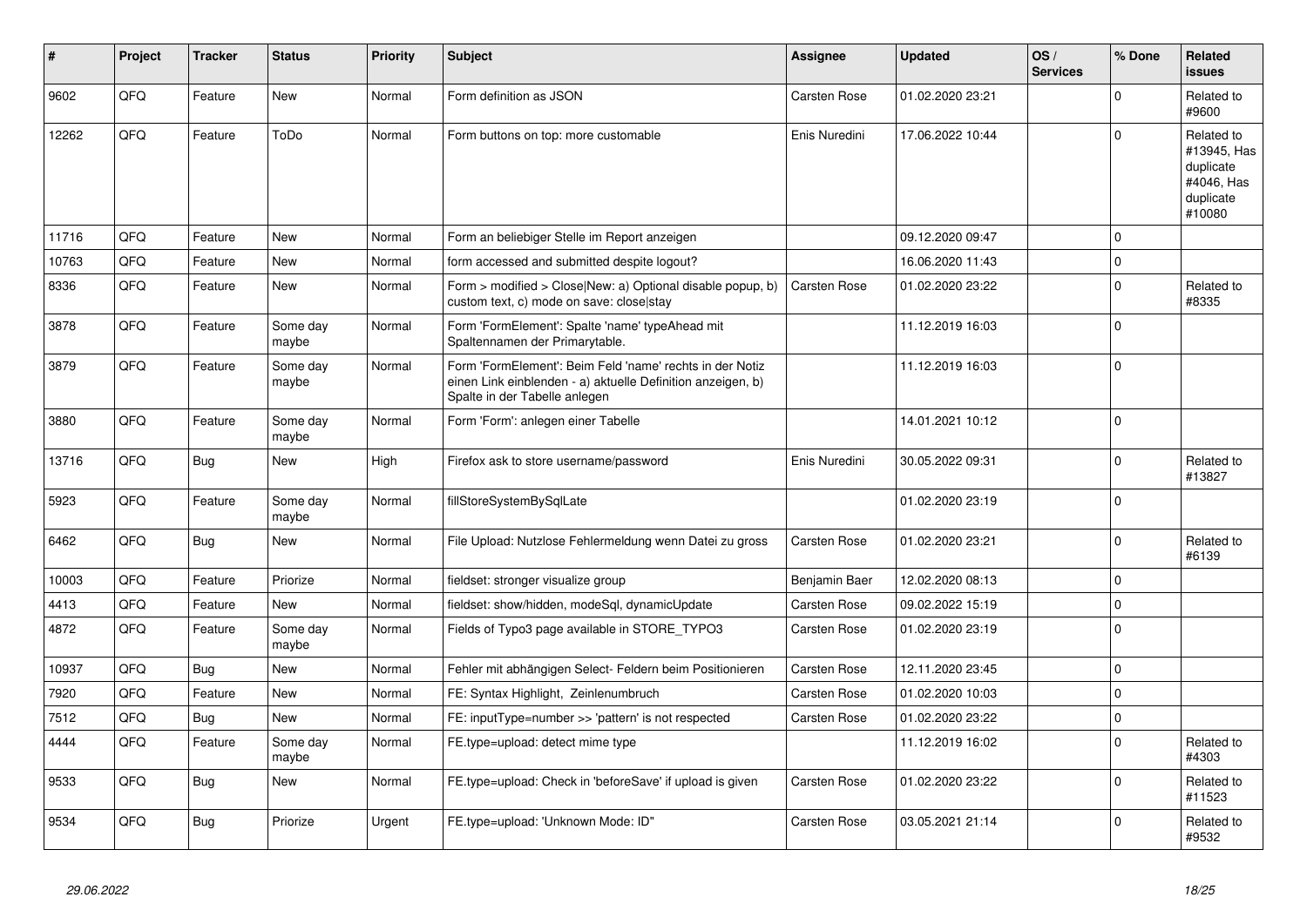| #     | Project | <b>Tracker</b> | <b>Status</b>     | <b>Priority</b> | <b>Subject</b>                                                                                                       | Assignee            | <b>Updated</b>   | OS/<br><b>Services</b> | % Done       | Related<br>issues                                                     |
|-------|---------|----------------|-------------------|-----------------|----------------------------------------------------------------------------------------------------------------------|---------------------|------------------|------------------------|--------------|-----------------------------------------------------------------------|
| 8037  | QFQ     | <b>Bug</b>     | Priorize          | Normal          | FE.type=upload (advanced mode): {{slaveId:V}} missing<br>during dynamic update                                       | Carsten Rose        | 01.02.2020 10:13 |                        | $\mathbf 0$  |                                                                       |
| 9347  | QFQ     | Bug            | <b>New</b>        | High            | FE.type=upload with dynamic show/hidden: required not<br>detected                                                    | Carsten Rose        | 12.06.2021 10:40 |                        | 0            | Related to<br>#5305,<br>Related to<br>#12398                          |
| 12162 | QFQ     | Feature        | <b>New</b>        | Normal          | FE.type=sendmail: personalized mailing (several mails) via<br>template                                               | <b>Carsten Rose</b> | 03.05.2021 20:45 |                        | $\Omega$     |                                                                       |
| 10082 | QFQ     | Bug            | <b>New</b>        | Normal          | FE.type=SELECT - 'sanatize' Class                                                                                    | Carsten Rose        | 07.05.2020 09:36 |                        | $\mathbf 0$  | Related to<br>#10081                                                  |
| 7899  | QFQ     | Bug            | New               | High            | Fe.type=password / retype / required: always complain<br>about missing value                                         | <b>Carsten Rose</b> | 03.05.2021 21:14 |                        | $\mathbf{0}$ |                                                                       |
| 5877  | QFQ     | <b>Bug</b>     | Some day<br>maybe | Normal          | FE.type=note:bsColumn strange behaviour                                                                              |                     | 01.02.2020 23:19 |                        | $\mathbf 0$  |                                                                       |
| 9317  | QFQ     | <b>Bug</b>     | New               | Normal          | FE.type=note: with dynamic show/hidden an empty label<br>causes trouble                                              | <b>Carsten Rose</b> | 01.02.2020 23:22 |                        | $\Omega$     |                                                                       |
| 8049  | QFQ     | <b>Bug</b>     | <b>New</b>        | Normal          | FE.type=note, column 'value': text moves some pixel to top<br>after save                                             | Carsten Rose        | 01.02.2020 23:22 |                        | $\Omega$     |                                                                       |
| 5559  | QFQ     | <b>Bug</b>     | <b>New</b>        | Normal          | FE.type = Upload: 'accept' might contain variables                                                                   | Carsten Rose        | 11.05.2020 21:23 |                        | $\mathbf 0$  |                                                                       |
| 5021  | QFQ     | Bug            | Some day<br>maybe | Normal          | FE.typ=extra - during save displays error 'datum2' already<br>filled in STORE_SIP - the value is stored nevertheless | Carsten Rose        | 01.02.2020 23:19 |                        | $\Omega$     | Related to<br>#3875                                                   |
| 10013 | QFQ     | Feature        | Some day<br>maybe | Normal          | FE.typ=editor: CodeMirror                                                                                            | <b>Carsten Rose</b> | 08.06.2022 10:37 |                        | $\Omega$     | Related to<br>#12611,<br>Related to<br>#12490,<br>Related to<br>#7732 |
| 8277  | QFQ     | Feature        | Priorize          | Normal          | fe.parameter.default=                                                                                                | <b>Carsten Rose</b> | 01.02.2020 23:17 |                        | $\mathbf 0$  | Related to<br>#8113                                                   |
| 7656  | QFQ     | Bug            | Priorize          | Normal          | FE with required, 'pattern' and 'extraButtonLock': always<br>complain about missing value                            | <b>Carsten Rose</b> | 01.02.2020 10:13 |                        | 0            |                                                                       |
| 4536  | QFQ     | Feature        | Some day<br>maybe | Normal          | FE upload: problem with delete if mutliple uploads an<br>FE.name="                                                   |                     | 01.02.2020 23:20 |                        | $\Omega$     |                                                                       |
| 3547  | QFQ     | Bug            | New               | Normal          | FE of type 'note' causes writing of empty fields.                                                                    | Carsten Rose        | 01.02.2020 23:21 |                        | $\Omega$     |                                                                       |
| 12040 | QFQ     | Bug            | New               | Normal          | FE Mode 'hidden' für zwei FEs auf einer Zeile                                                                        | <b>Carsten Rose</b> | 18.02.2021 10:13 |                        | $\mathbf 0$  |                                                                       |
| 3415  | QFQ     | Feature        | Some day<br>maybe | Normal          | FE Login Box Templatefile                                                                                            | Benjamin Baer       | 11.12.2019 16:02 |                        | $\mathbf 0$  |                                                                       |
| 3750  | QFQ     | Bug            | Some day<br>maybe | Normal          | FE in a row: if one violates check, all are red                                                                      | Carsten Rose        | 11.12.2019 16:03 |                        | $\Omega$     |                                                                       |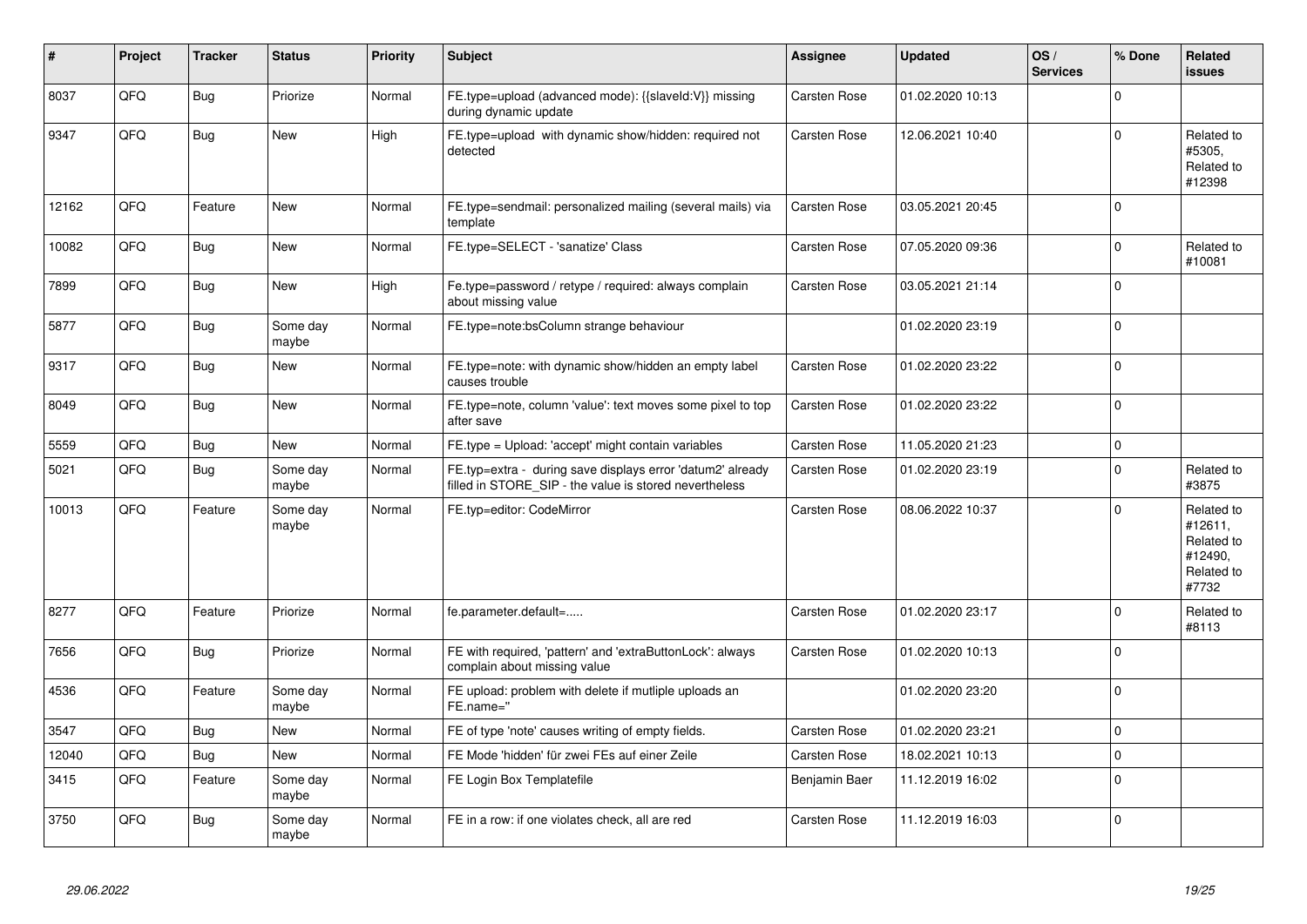| $\vert$ # | Project | <b>Tracker</b> | <b>Status</b>     | <b>Priority</b> | <b>Subject</b>                                                             | Assignee            | <b>Updated</b>   | OS/<br><b>Services</b> | % Done              | Related<br>issues                                                                                                              |
|-----------|---------|----------------|-------------------|-----------------|----------------------------------------------------------------------------|---------------------|------------------|------------------------|---------------------|--------------------------------------------------------------------------------------------------------------------------------|
| 9531      | QFQ     | <b>Bug</b>     | New               | High            | FE File: Dynamic Update / modeSql / required detected<br>even it not set   | Carsten Rose        | 11.06.2021 20:32 |                        | $\Omega$            | Related to<br>#12398                                                                                                           |
| 7812      | QFQ     | Feature        | <b>New</b>        | Normal          | FE 'Subrecord' - new option 'subrecordShowFilter',<br>'subrecordPaging'    | Carsten Rose        | 01.02.2020 23:22 |                        | $\Omega$            |                                                                                                                                |
| 9352      | QFQ     | Feature        | <b>New</b>        | Normal          | FE 'Native' fire slaveld, sqlAfter, sqlIns                                 | <b>Carsten Rose</b> | 01.02.2020 23:22 |                        | $\mathbf 0$         |                                                                                                                                |
| 8584      | QFQ     | Feature        | Priorize          | Normal          | FE 'Action' - never assign to Container (except Template<br>Group)         | Carsten Rose        | 01.02.2020 10:13 |                        | $\Omega$            |                                                                                                                                |
| 9862      | QFQ     | <b>Bug</b>     | Priorize          | Normal          | Failed writing to sql mail qfq.log should throw an exception               | Carsten Rose        | 01.02.2020 10:13 |                        | $\mathbf 0$         |                                                                                                                                |
| 6801      | QFQ     | Feature        | Priorize          | Normal          | Fabric: Maximize / FullIscreen                                             | Benjamin Baer       | 21.03.2022 09:56 |                        | $\pmb{0}$           |                                                                                                                                |
| 5024      | QFQ     | Feature        | Some day<br>maybe | Normal          | Fabric: Generate PDF with edits                                            | Benjamin Baer       | 01.02.2020 23:20 |                        | $\mathbf 0$         | Related to<br>#10704                                                                                                           |
| 6972      | QFQ     | Feature        | Some day<br>maybe | Normal          | Fabric Clipboard / cross browser tab                                       | Benjamin Baer       | 01.02.2020 23:21 |                        | $\Omega$            |                                                                                                                                |
| 8719      | QFQ     | Feature        | <b>New</b>        | Normal          | extraButtonLock: add support for 0/1                                       | Carsten Rose        | 01.02.2020 23:22 |                        | $\mathbf 0$         |                                                                                                                                |
| 4528      | QFQ     | <b>Bug</b>     | Some day<br>maybe | Normal          | extraButtonLock mit SQLAhead Bug                                           | Carsten Rose        | 01.02.2020 23:19 |                        | $\mathbf 0$         |                                                                                                                                |
| 11517     | QFQ     | Bug            | In Progress       | Normal          | extraButtonInfo Broken for multiple FormElements                           | Carsten Rose        | 12.05.2022 13:12 |                        | $\Omega$            | Related to<br>#7890,<br>Related to<br>#3811, Has<br>duplicate<br>#10905, Has<br>duplicate<br>#10553, Has<br>duplicate<br>#6779 |
| 14185     | QFQ     | Feature        | <b>New</b>        | Normal          | External/Autocron.php - better suitable directory                          | Support: System     | 28.05.2022 11:03 |                        | $\mathbf 0$         |                                                                                                                                |
| 11217     | QFQ     | Feature        | Some day<br>maybe | Normal          | <b>Extend Script Functionality</b>                                         | Carsten Rose        | 16.09.2021 15:10 |                        | $\mathbf 0$         |                                                                                                                                |
| 3900      | QFQ     | Feature        | Some day<br>maybe | Normal          | Extend documentation of 'Copy / Paste'                                     | Carsten Rose        | 11.12.2019 16:03 |                        | $\Omega$            | Related to<br>#3899                                                                                                            |
| 6594      | QFQ     | Feature        | <b>New</b>        | Normal          | Excel: on download, check if there is a valid sip                          | Carsten Rose        | 01.02.2020 23:21 |                        | $\mathbf 0$         |                                                                                                                                |
| 12024     | QFQ     | Feature        | <b>New</b>        | Normal          | Excel Export: text columns by default decode<br>htmlspeciachar()           | Carsten Rose        | 17.02.2021 23:55 |                        | $\mathbf 0$         | Related to<br>#12022                                                                                                           |
| 10976     | QFQ     | Feature        | New               | Normal          | Excel Export Verbesserungen                                                | Carsten Rose        | 06.08.2020 10:56 |                        | $\mathsf{O}\xspace$ |                                                                                                                                |
| 10324     | QFQ     | <b>Bug</b>     | <b>New</b>        | Normal          | Excel Export mit Template funktioniert nur, wenn Template<br>vor uid kommt |                     | 30.03.2020 11:20 |                        | $\mathbf 0$         | Related to<br>#10257                                                                                                           |
| 10874     | QFQ     | Feature        | <b>New</b>        | Normal          | Erstellen eines Foreign Keys in der Tabelle "FormElement"                  |                     | 13.07.2020 10:11 |                        | $\Omega$            |                                                                                                                                |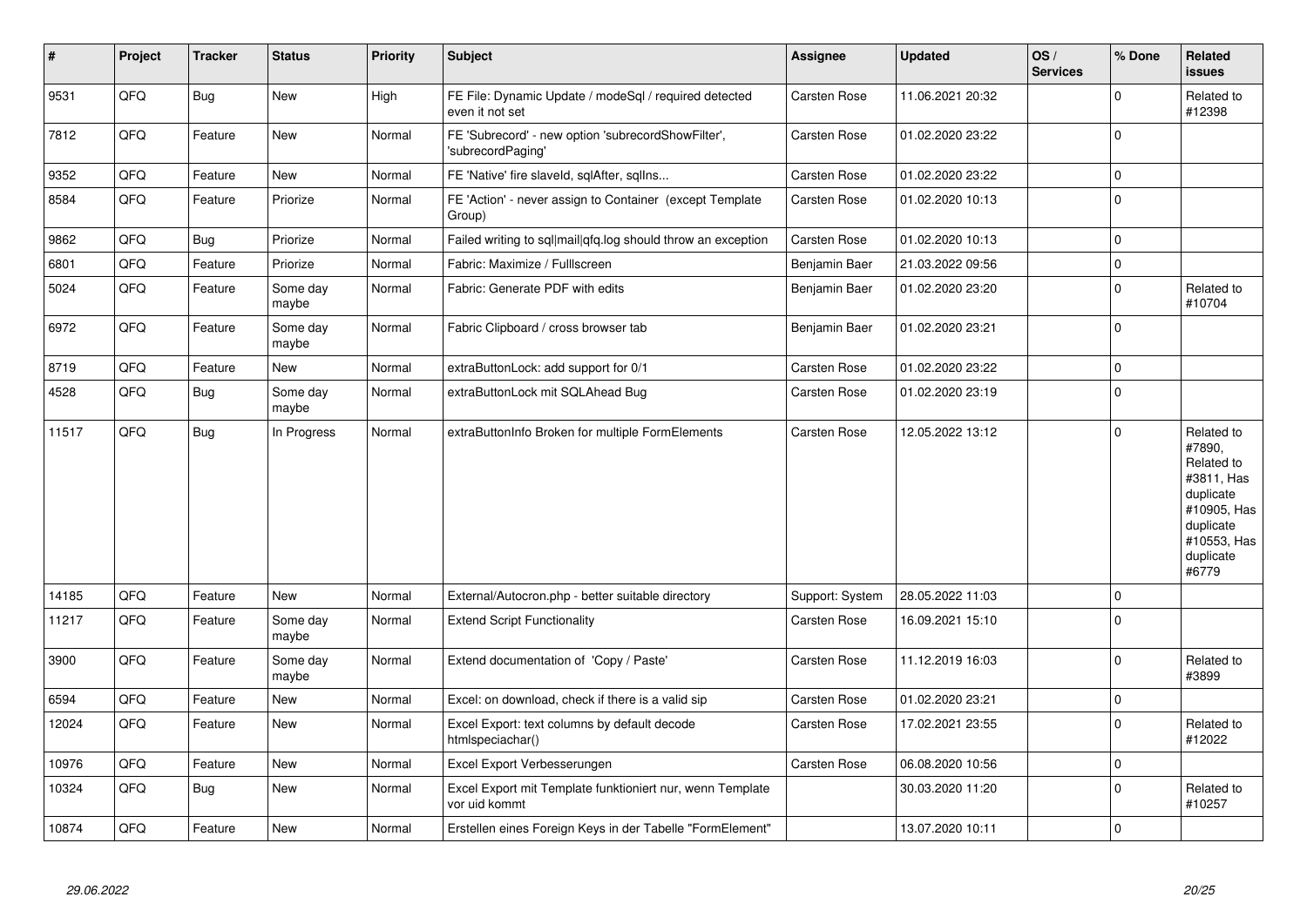| ∦     | Project | <b>Tracker</b> | <b>Status</b>     | <b>Priority</b> | <b>Subject</b>                                                                                                          | Assignee            | <b>Updated</b>   | OS/<br><b>Services</b> | % Done      | Related<br>issues                                |
|-------|---------|----------------|-------------------|-----------------|-------------------------------------------------------------------------------------------------------------------------|---------------------|------------------|------------------------|-------------|--------------------------------------------------|
| 4328  | QFQ     | <b>Bug</b>     | Some day<br>maybe | Normal          | Error Message: Show FE name/number on problems in FE                                                                    | Carsten Rose        | 01.02.2020 23:20 |                        | $\Omega$    |                                                  |
| 4330  | QFQ     | Feature        | Some day<br>maybe | Normal          | Error Message: report missing {{ / }} in sqlUpdate, sqlInsert,<br>sglDelete, sglAfter, sglBefore in FE action elements. | Carsten Rose        | 01.02.2020 23:20 |                        | $\Omega$    |                                                  |
| 9128  | QFQ     | Feature        | <b>New</b>        | Normal          | Error Message: not replaced variables- a) replace back to<br>'{{', b) underline                                         | Carsten Rose        | 01.02.2020 23:22 |                        | $\mathbf 0$ | Related to<br>#9129                              |
| 9127  | QFQ     | Bug            | <b>New</b>        | Normal          | Error Message: change 'roll over' color - text not readable                                                             | Carsten Rose        | 01.02.2020 23:22 |                        | $\mathbf 0$ |                                                  |
| 6912  | QFQ     | <b>Bug</b>     | <b>New</b>        | Normal          | error Message Var 'deadline' already set in SIP - in Form<br>with FE.value={{deadline:R:::{{deadlinePeriod:Y}}}}        | Carsten Rose        | 01.02.2020 23:21 |                        | $\Omega$    |                                                  |
| 5132  | QFQ     | Feature        | Some day<br>maybe | Normal          | Error Message sendmail missing attachment: more details                                                                 | Carsten Rose        | 01.02.2020 23:19 |                        | $\Omega$    |                                                  |
| 7547  | QFQ     | Bug            | <b>New</b>        | Normal          | Error Message in afterSave: wrong parameter column<br>reported                                                          | Carsten Rose        | 01.02.2020 23:22 |                        | $\Omega$    |                                                  |
| 6677  | QFQ     | Bug            | New               | Normal          | Error message FE Action Element: no/wrong FE reference<br>who cause the problem.                                        | <b>Carsten Rose</b> | 01.02.2020 23:21 |                        | $\Omega$    |                                                  |
| 9013  | QFQ     | Bug            | <b>New</b>        | Normal          | Error in Twig template not handled                                                                                      | <b>Carsten Rose</b> | 20.10.2021 13:43 |                        | $\mathbf 0$ |                                                  |
| 12066 | QFQ     | Bug            | <b>New</b>        | High            | enterAsSubmit: Forward wird nicht ausgeführt                                                                            | Enis Nuredini       | 29.05.2022 09:23 |                        | $\Omega$    |                                                  |
| 13689 | QFQ     | Bug            | <b>New</b>        | Normal          | Enter auf Eingabefeld mit ungültigem Wert führt zu blurry<br>Seite                                                      | Enis Nuredini       | 28.05.2022 10:53 |                        | $\Omega$    | Related to<br>#14245, Has<br>duplicate<br>#11891 |
| 6250  | QFQ     | Feature        | In Progress       | Normal          | Enhance layout: a) Subrecord, b) Subrecord-Title                                                                        | <b>Carsten Rose</b> | 01.02.2020 23:22 |                        | $\Omega$    | Related to<br>#5391                              |
| 8585  | QFQ     | Feature        | Priorize          | Normal          | Enhance Error message for 'unknown form'                                                                                | Carsten Rose        | 01.02.2020 10:13 |                        | $\mathbf 0$ |                                                  |
| 5579  | QFQ     | Feature        | Some day<br>maybe | Normal          | Enhance Doc / Presentation: variable type 'link column type'                                                            | Carsten Rose        | 01.02.2020 23:19 |                        | $\Omega$    |                                                  |
| 3864  | QFQ     | Feature        | <b>New</b>        | Normal          | Encrypt / decrypt field                                                                                                 | Carsten Rose        | 08.03.2021 18:08 |                        | $\Omega$    |                                                  |
| 10759 | QFQ     | Bug            | New               | Normal          | emptyMeansNull - Feld falsch aktualisiert                                                                               |                     | 12.11.2020 23:45 |                        | $\Omega$    |                                                  |
| 12989 | QFQ     | Bug            | <b>New</b>        | Normal          | empty string does not trigger dynamic update                                                                            | Enis Nuredini       | 28.05.2022 11:09 |                        | $\Omega$    |                                                  |
| 9783  | QFQ     | Bug            | New               | Normal          | Email with special characters                                                                                           | <b>Carsten Rose</b> | 01.02.2020 23:22 |                        | $\mathbf 0$ |                                                  |
| 5893  | QFQ     | Feature        | Some day<br>maybe | Normal          | Edit on double-click                                                                                                    |                     | 01.02.2020 23:19 |                        | $\Omega$    | Related to<br>#5894                              |
| 11460 | QFQ     | Feature        | <b>New</b>        | Normal          | Easier creation of changelog: gitchangelog                                                                              | <b>Carsten Rose</b> | 12.06.2021 10:20 |                        | $\Omega$    | Related to<br>#13467                             |
| 7109  | QFQ     | Feature        | <b>New</b>        | Normal          | Dynamic Updates: row/element hide                                                                                       | <b>Carsten Rose</b> | 01.02.2020 23:22 |                        | $\Omega$    | Has<br>duplicate<br>#4081                        |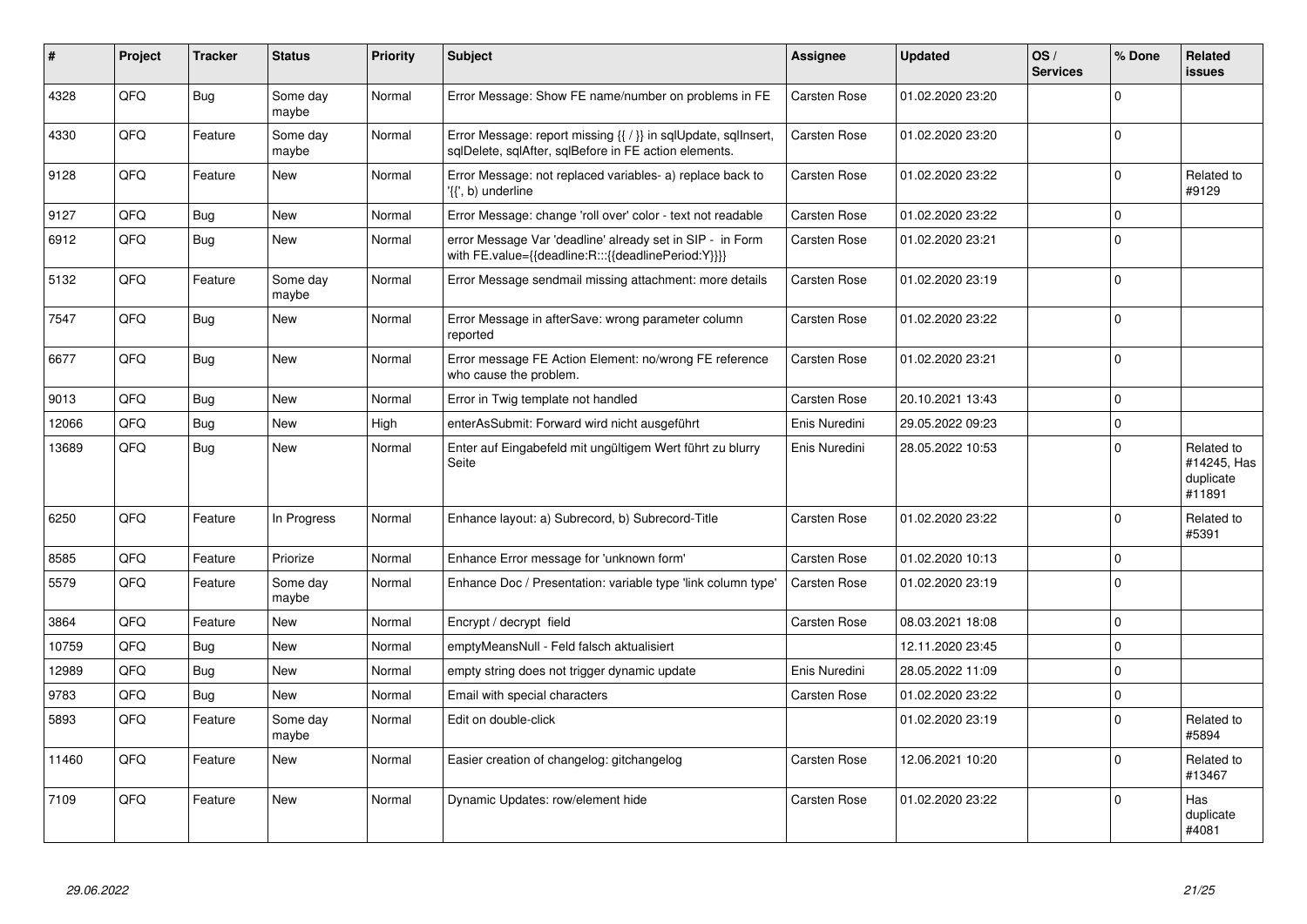| ∦     | Project | <b>Tracker</b> | <b>Status</b>     | <b>Priority</b> | <b>Subject</b>                                                                                                     | Assignee            | <b>Updated</b>   | OS/<br><b>Services</b> | % Done      | Related<br>issues    |
|-------|---------|----------------|-------------------|-----------------|--------------------------------------------------------------------------------------------------------------------|---------------------|------------------|------------------------|-------------|----------------------|
| 6083  | QFQ     | Feature        | Some day<br>maybe | Normal          | Dynamic Update: Value Check via SQL                                                                                |                     | 11.12.2019 16:02 |                        | $\Omega$    |                      |
| 7002  | QFQ     | Bug            | <b>New</b>        | Normal          | Dynamic Update: row does not disappear / appear                                                                    | Carsten Rose        | 01.02.2020 23:22 |                        | $\Omega$    |                      |
| 3682  | QFQ     | <b>Bug</b>     | Some day<br>maybe | Normal          | Dynamic update: Radio buttons                                                                                      | Carsten Rose        | 11.12.2019 16:02 |                        | $\Omega$    |                      |
| 11195 | QFQ     | Bug            | New               | Low             | Dynamic Update: Note not updated if new text is empty<br>(v20.4)                                                   |                     | 25.09.2020 11:14 |                        | $\mathbf 0$ |                      |
| 4082  | QFQ     | Feature        | <b>New</b>        | Normal          | Dynamic Update: modeSql - useful default                                                                           | Carsten Rose        | 01.02.2020 23:22 |                        | $\mathbf 0$ |                      |
| 8106  | QFQ     | Bug            | Some day<br>maybe | Normal          | Dynamic Update: Feld kann nicht auf empty zurückgesetzt<br>werden                                                  | <b>Carsten Rose</b> | 11.12.2019 16:01 |                        | $\Omega$    |                      |
| 6224  | QFQ     | Feature        | Priorize          | Normal          | Dynamic update: fade in/out fields                                                                                 | Benjamin Baer       | 21.03.2022 09:50 |                        | $\mathbf 0$ |                      |
| 3811  | QFQ     | <b>Bug</b>     | Some day<br>maybe | Normal          | Dynamic Update: extraButtonInfo - Text aktualisieren                                                               | Carsten Rose        | 11.12.2019 16:03 |                        | $\Omega$    | Related to<br>#11517 |
| 11504 | QFQ     | Feature        | <b>New</b>        | Normal          | Dynamic Update: Button text update for 'Save',' Close' &<br>'Delete'                                               | Carsten Rose        | 12.11.2020 23:44 |                        | $\Omega$    |                      |
| 3216  | QFQ     | Feature        | Some day<br>maybe | Normal          | dynamic update für checkbox label2                                                                                 | Carsten Rose        | 11.12.2019 16:03 |                        | $\Omega$    | Related to<br>#2081  |
| 2665  | QFQ     | Bug            | Priorize          | Normal          | Dynamic Update funktioniert nicht, wenn beim<br>entsprechenden FormElement eine size angegeben ist.                | Benjamin Baer       | 03.01.2022 08:12 |                        | 30          |                      |
| 4583  | QFQ     | Bug            | Some day<br>maybe | Normal          | Dynamic Update bei TypeAhead Feldern                                                                               | <b>Carsten Rose</b> | 01.02.2020 23:19 |                        | $\mathbf 0$ |                      |
| 4869  | QFQ     | Feature        | Some day<br>maybe | Normal          | Dynamic Update (show, hide, readonly?, required?) for<br><b>Template Group Elements</b>                            | Carsten Rose        | 01.02.2020 23:19 |                        | $\Omega$    | Related to<br>#4865  |
| 12670 | QFQ     | Bug            | <b>New</b>        | High            | Dropdown-Menu classes können nicht mehr angegeben<br>werden                                                        | Carsten Rose        | 07.12.2021 17:19 |                        | $\Omega$    |                      |
| 9975  | QFQ     | <b>Bug</b>     | Priorize          | Normal          | Dropdown Menu: 'r:3' broken                                                                                        | Carsten Rose        | 01.02.2020 10:13 |                        | $\Omega$    |                      |
| 2995  | QFQ     | Feature        | Some day<br>maybe | Normal          | Dropdown JQuery Plugin: 'chosen' - Moeglichkeit um Select<br>Listen mehr Funktion zu geben. Kein Bootstrap noetig. | Carsten Rose        | 11.12.2019 16:03 |                        | $\Omega$    |                      |
| 10119 | QFQ     | Feature        | <b>New</b>        | Normal          | Dropdown (selectlist) & Type Ahead: format and catagorize<br>list                                                  | Carsten Rose        | 07.05.2020 09:36 |                        | $\Omega$    |                      |
| 12603 | QFQ     | Feature        | <b>New</b>        | Normal          | Dropdown (Select), Radio, checkbox:<br>itemListAlways={{!SELECT key, value}}                                       | Carsten Rose        | 19.03.2022 17:47 |                        | $\Omega$    |                      |
| 5562  | QFQ     | Feature        | Priorize          | Normal          | Drag'n'Drop fuer Uploads                                                                                           | Benjamin Baer       | 21.03.2022 09:52 |                        | $\Omega$    | Related to<br>#9706  |
| 7217  | QFQ     | Feature        | Priorize          | Normal          | Download: notice User if `_sip=?` is missing                                                                       | Carsten Rose        | 01.02.2020 10:13 |                        | $\Omega$    |                      |
| 7100  | QFQ     | Feature        | Some day<br>maybe | Normal          | Download: log access, max downloads, time limit                                                                    |                     | 01.02.2020 23:19 |                        | $\Omega$    |                      |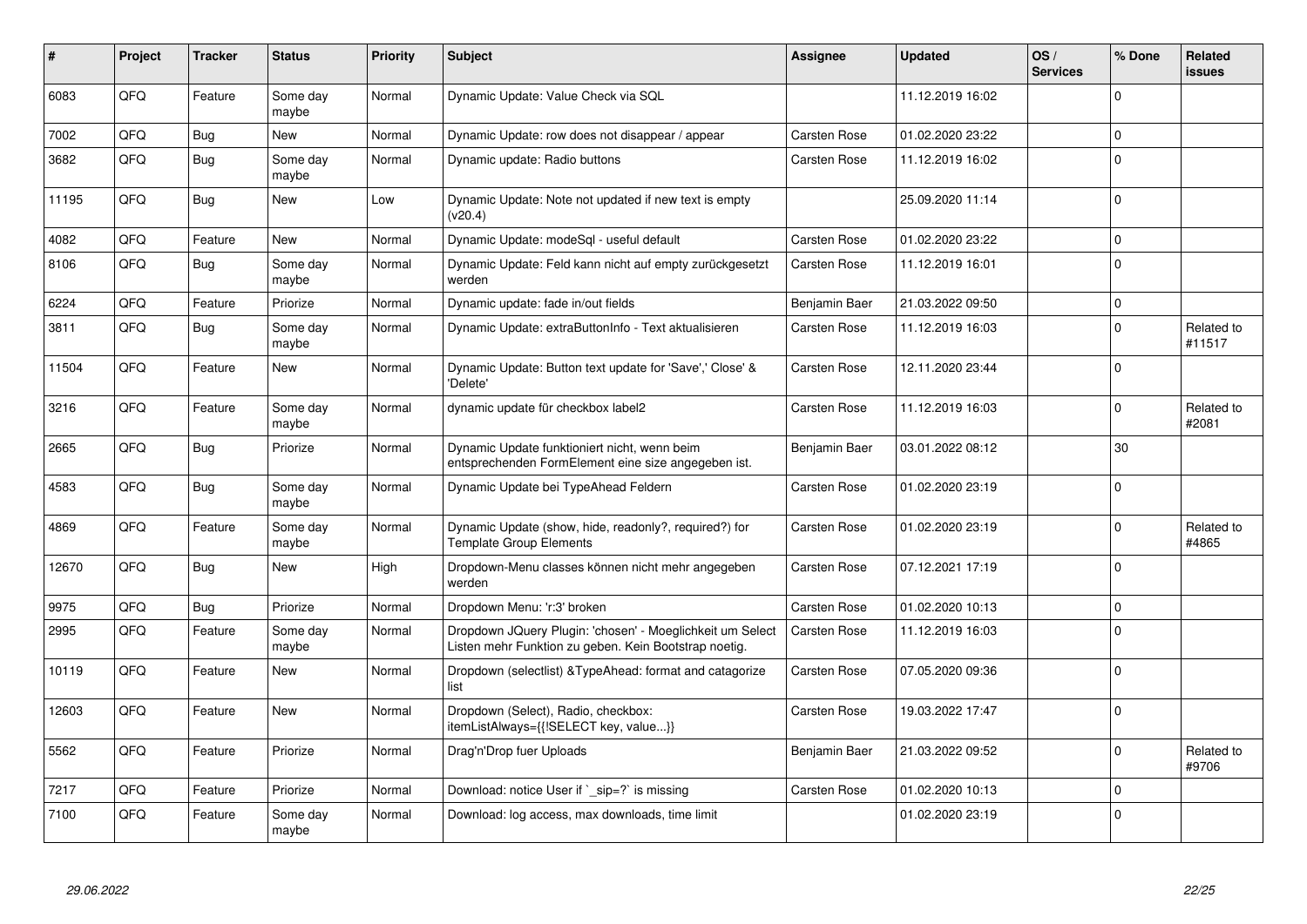| ∦     | Project | <b>Tracker</b> | <b>Status</b>              | Priority | <b>Subject</b>                                                                                        | <b>Assignee</b>     | <b>Updated</b>   | OS/<br><b>Services</b> | % Done      | Related<br>issues    |
|-------|---------|----------------|----------------------------|----------|-------------------------------------------------------------------------------------------------------|---------------------|------------------|------------------------|-------------|----------------------|
| 6292  | QFQ     | Feature        | <b>New</b>                 | Normal   | Download: File speichern mit Hash aber original Filename in<br>der Datenbank vermerken fuer Downloads | Carsten Rose        | 01.02.2020 23:21 |                        | $\Omega$    |                      |
| 10996 | QFQ     | Feature        | <b>New</b>                 | Normal   | Download video via sip: no seek                                                                       | Carsten Rose        | 12.08.2020 14:18 |                        | $\Omega$    |                      |
| 5221  | QFQ     | <b>Bug</b>     | <b>New</b>                 | High     | Download Dialog: Bleibt stehen in FF wenn Datei<br>automatisch gespeichert wird.                      | Carsten Rose        | 03.05.2021 21:14 |                        | $\Omega$    |                      |
| 4293  | QFQ     | Bug            | Some day<br>maybe          | Normal   | Download broken if token 'd:' is missing - but no error<br>message                                    | Carsten Rose        | 11.12.2019 16:03 |                        | $\Omega$    | Related to<br>#7514  |
| 12109 | QFQ     | Feature        | <b>New</b>                 | Normal   | Donwload Link: Plain, SIP, Persistent Link, Peristent SIP -<br>new notation                           | Carsten Rose        | 03.05.2021 20:45 |                        | $\Omega$    | Related to<br>#12085 |
| 3905  | QFQ     | Feature        | Some day<br>maybe          | Normal   | Documentation: Best Practice anhand eines Online<br>Bewerbungstools                                   | Carsten Rose        | 11.12.2019 16:03 |                        | $\mathbf 0$ |                      |
| 8316  | QFQ     | <b>Bug</b>     | Feedback                   | Normal   | Documentation/Behaviour for Nested Queries and<br>Record-Store confusing                              | Nicola Chiapolini   | 20.11.2019 09:14 |                        | $\Omega$    |                      |
| 8894  | QFQ     | Feature        | Some day<br>maybe          | Normal   | Documentation Tags Usable in QFQ Application                                                          | Carsten Rose        | 11.12.2019 16:01 |                        | $\Omega$    |                      |
| 14377 | QFQ     | Bug            | <b>New</b>                 | Normal   | Documentation > General Tips: white page after migration                                              | Enis Nuredini       | 19.06.2022 16:37 |                        | $\mathbf 0$ |                      |
| 13460 | QFQ     | <b>Bug</b>     | New                        | Normal   | Doc: Password set/reset  password should not processed<br>with 'html encode'                          | Carsten Rose        | 19.03.2022 17:46 |                        | $\Omega$    |                      |
| 8892  | QFQ     | Feature        | Some day<br>maybe          | Normal   | Display and Edit SQL Comments in Form Editor                                                          | Carsten Rose        | 11.12.2019 16:01 |                        | $\Omega$    |                      |
| 3458  | QFQ     | Feature        | Some day<br>maybe          | Normal   | Display 'Edit Form Element'-Checkbox on form: should<br>depend on FE Group                            | Carsten Rose        | 11.12.2019 16:02 |                        | $\Omega$    | Related to<br>#3447  |
| 3273  | QFQ     | Feature        | Some day<br>maybe          | Low      | Dirty Flag in Form                                                                                    | Carsten Rose        | 11.12.2019 16:02 |                        | $\Omega$    |                      |
| 12503 | QFQ     | Feature        | Priorize                   | Normal   | Detect dangerous UPDATE statement with missing WHERE                                                  | <b>Carsten Rose</b> | 05.05.2021 22:09 |                        | $\Omega$    |                      |
| 7481  | QFQ     | Feature        | <b>New</b>                 | Normal   | Detect 'BaseUrl' automatically                                                                        | Carsten Rose        | 01.02.2020 23:21 |                        | $\Omega$    |                      |
| 7630  | QFQ     | Feature        | Priorize                   | Normal   | detailed error message for simple upload                                                              | Carsten Rose        | 01.02.2020 10:13 |                        | $\Omega$    |                      |
| 5850  | QFQ     | Feature        | Some day<br>maybe          | Normal   | Deployment: In QFQ Doc best practice fuer zeitgemaesses<br>Deployment beschreiben                     |                     | 01.02.2020 23:20 |                        | $\Omega$    |                      |
| 13566 | QFQ     | Feature        | Ready to sync<br>(develop) | Normal   | Delete config-example.qfq.php file                                                                    | Carsten Rose        | 23.12.2021 09:25 |                        | $\Omega$    |                      |
| 9348  | QFQ     | Feature        | <b>New</b>                 | Normal   | defaultThumbnailSize: pre render thumbnails                                                           | Carsten Rose        | 12.06.2021 09:05 |                        | $\Omega$    |                      |
| 3331  | QFQ     | Feature        | Some day<br>maybe          | Normal   | Default Tooltip fuer page? Links: mit Form und Record ID                                              | Carsten Rose        | 11.12.2019 16:02 |                        | $\Omega$    |                      |
| 3130  | QFQ     | Bug            | Some day<br>maybe          | Normal   | Debug Info's nicht korrekt nach 'New > Save'.                                                         | Carsten Rose        | 11.12.2019 16:03 |                        | $\Omega$    | Related to<br>#3253  |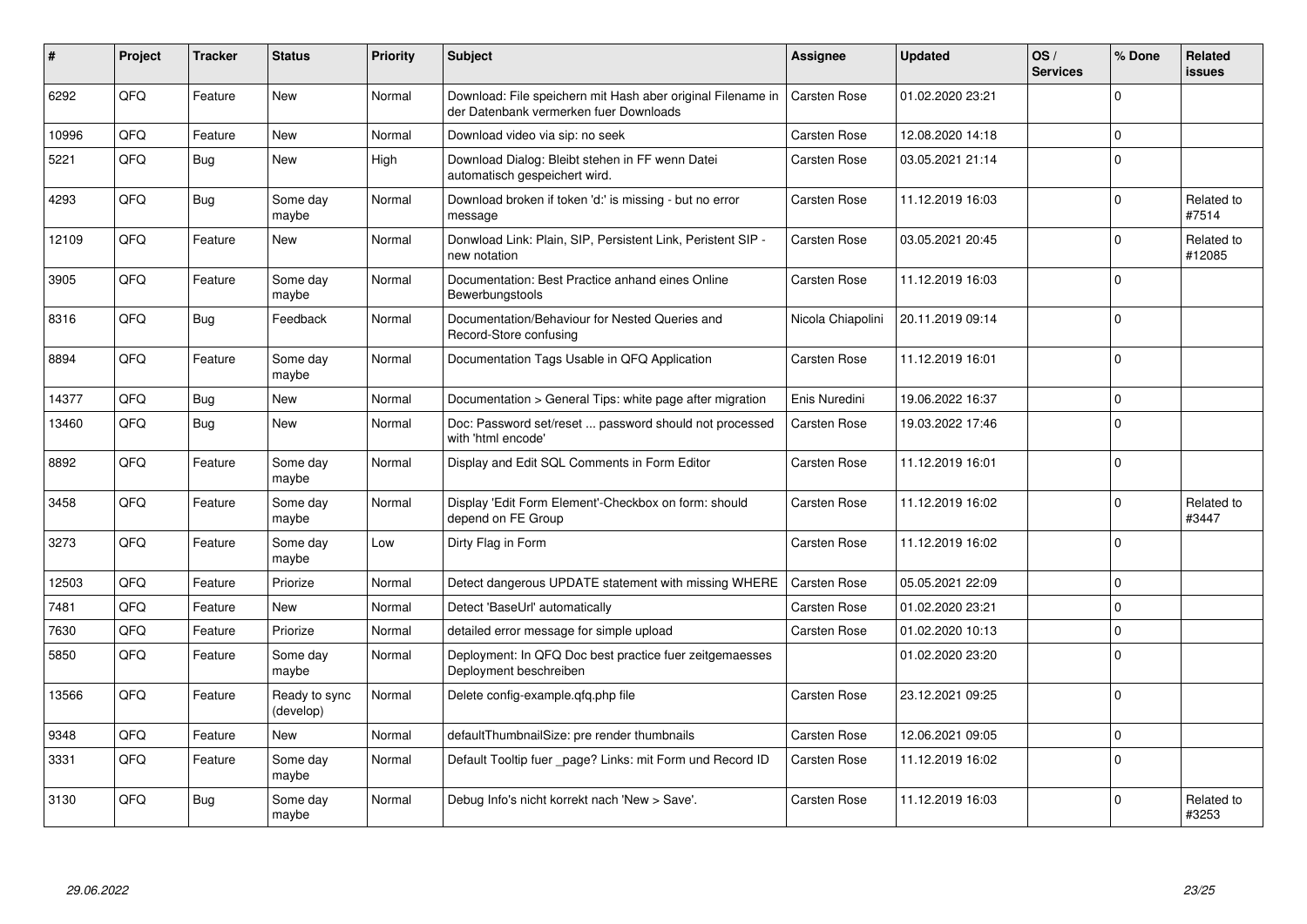| ∦     | Project | <b>Tracker</b> | <b>Status</b>     | <b>Priority</b> | Subject                                                                                                                                                       | <b>Assignee</b> | <b>Updated</b>   | OS/<br><b>Services</b> | % Done              | Related<br>issues                               |
|-------|---------|----------------|-------------------|-----------------|---------------------------------------------------------------------------------------------------------------------------------------------------------------|-----------------|------------------|------------------------|---------------------|-------------------------------------------------|
| 4627  | QFQ     | Feature        | Some day<br>maybe | Normal          | dbupdate: all tables - check 'create', 'modified' if it is possible<br>to change to default 'CURRENT_TIMESTAMP' and modified<br>'ON UPDATE CURRENT_TIMESTAMP' |                 | 01.02.2020 23:20 |                        | $\mathbf 0$         |                                                 |
| 6992  | QFQ     | Feature        | Some day<br>maybe | Normal          | DB exception: Syntax Highlight                                                                                                                                |                 | 11.12.2019 16:01 |                        | $\mathbf 0$         | Related to<br>#5450                             |
| 14303 | QFQ     | Bug            | ToDo              | Normal          | datetime broken with picker                                                                                                                                   | Enis Nuredini   | 17.06.2022 09:02 |                        | $\mathbf 0$         | Related to<br>#12630                            |
| 13767 | QFQ     | Bug            | Feedback          | Normal          | date/time-picker: required shows up/down button orange                                                                                                        | Enis Nuredini   | 16.05.2022 23:16 |                        | $\mathbf 0$         |                                                 |
| 12337 | QFQ     | Feature        | Some day<br>maybe | Normal          | Database.php: better caching                                                                                                                                  | Carsten Rose    | 16.09.2021 15:10 |                        | $\mathbf 0$         |                                                 |
| 4719  | QFQ     | Feature        | Some day<br>maybe | Normal          | Custom Message in Client in case of 'Browser tab close,<br>modification will be lost'                                                                         |                 | 01.02.2020 23:20 |                        | $\Omega$            |                                                 |
| 3990  | QFQ     | Feature        | Some day<br>maybe | High            | custom class definition: add space automatically                                                                                                              | Carsten Rose    | 03.05.2021 21:14 |                        | $\Omega$            |                                                 |
| 9136  | QFQ     | Feature        | <b>New</b>        | Normal          | Create ZIP files with dynamic PDFs                                                                                                                            | Carsten Rose    | 01.02.2020 23:22 |                        | $\mathbf 0$         |                                                 |
| 13841 | QFQ     | Feature        | <b>New</b>        | Normal          | Create PDF via iText - evaluate                                                                                                                               | Carsten Rose    | 19.03.2022 17:42 |                        | $\mathbf 0$         |                                                 |
| 13843 | QFQ     | Feature        | <b>New</b>        | Normal          | Create JWT via QFQ                                                                                                                                            | Carsten Rose    | 19.03.2022 17:42 |                        | $\mathbf 0$         |                                                 |
| 10738 | QFQ     | Feature        | Some day<br>maybe | Normal          | CORS headers for external API requests                                                                                                                        |                 | 10.06.2020 14:00 |                        | $\mathbf 0$         |                                                 |
| 8089  | QFQ     | Feature        | <b>New</b>        | Normal          | Copy/Paste for FormElements                                                                                                                                   | Carsten Rose    | 01.02.2020 23:22 |                        | $\mathbf 0$         |                                                 |
| 12330 | QFQ     | Feature        | New               | Normal          | Copy to input field / text area / TinyMCE                                                                                                                     | Carsten Rose    | 07.04.2021 09:01 |                        | $\mathbf 0$         |                                                 |
| 12327 | QFQ     | <b>Bug</b>     | New               | Normal          | Copy to clipboard: Glyphicon can not be changed                                                                                                               | Carsten Rose    | 27.12.2021 17:59 |                        | $\mathbf 0$         |                                                 |
| 4650  | QFQ     | Feature        | Some day<br>maybe | Normal          | Convert html to doc/rtf                                                                                                                                       | Carsten Rose    | 01.02.2020 23:20 |                        | $\Omega$            | Related to<br>#10704                            |
| 12714 | QFQ     | Bug            | New               | Normal          | Conversion of GIF to PDF broken when GIF contains Alpha.                                                                                                      | Carsten Rose    | 19.03.2022 17:49 |                        | $\mathbf 0$         |                                                 |
| 8082  | QFQ     | Feature        | Priorize          | High            | Contact form without saving record                                                                                                                            | Carsten Rose    | 07.12.2021 15:20 |                        | $\Omega$            | Related to<br>#8587,<br><b>Blocks</b><br>#11850 |
| 3349  | QFQ     | Bug            | Some day<br>maybe | Normal          | config.qfq.ini: a) vertraegt keine '=' im Value (z.B. Passwort),<br>b) Values sollten in ticks einschliessbar sein (spaces, )                                 | Carsten Rose    | 11.12.2019 16:02 |                        | $\Omega$            |                                                 |
| 4279  | QFQ     | Bug            | Some day<br>maybe | High            | config.linkVars lost                                                                                                                                          | Carsten Rose    | 03.05.2021 21:14 |                        | l O                 |                                                 |
| 7102  | QFQ     | Feature        | New               | Normal          | Comment sign in report: '#' and '--'                                                                                                                          | Carsten Rose    | 01.02.2020 23:21 |                        | $\mathsf{O}\xspace$ |                                                 |
| 6715  | QFQ     | Feature        | Some day<br>maybe | Normal          | Code-Refactoring: dbArray vereinheitlichen                                                                                                                    | Carsten Rose    | 11.12.2019 16:02 |                        | $\mathbf 0$         |                                                 |
| 4420  | QFQ     | Feature        | Some day<br>maybe | Normal          | Client: Local Storage - store the changes of a form, local in<br>the browser.                                                                                 | Benjamin Baer   | 11.12.2019 16:02 |                        | $\mathbf 0$         |                                                 |